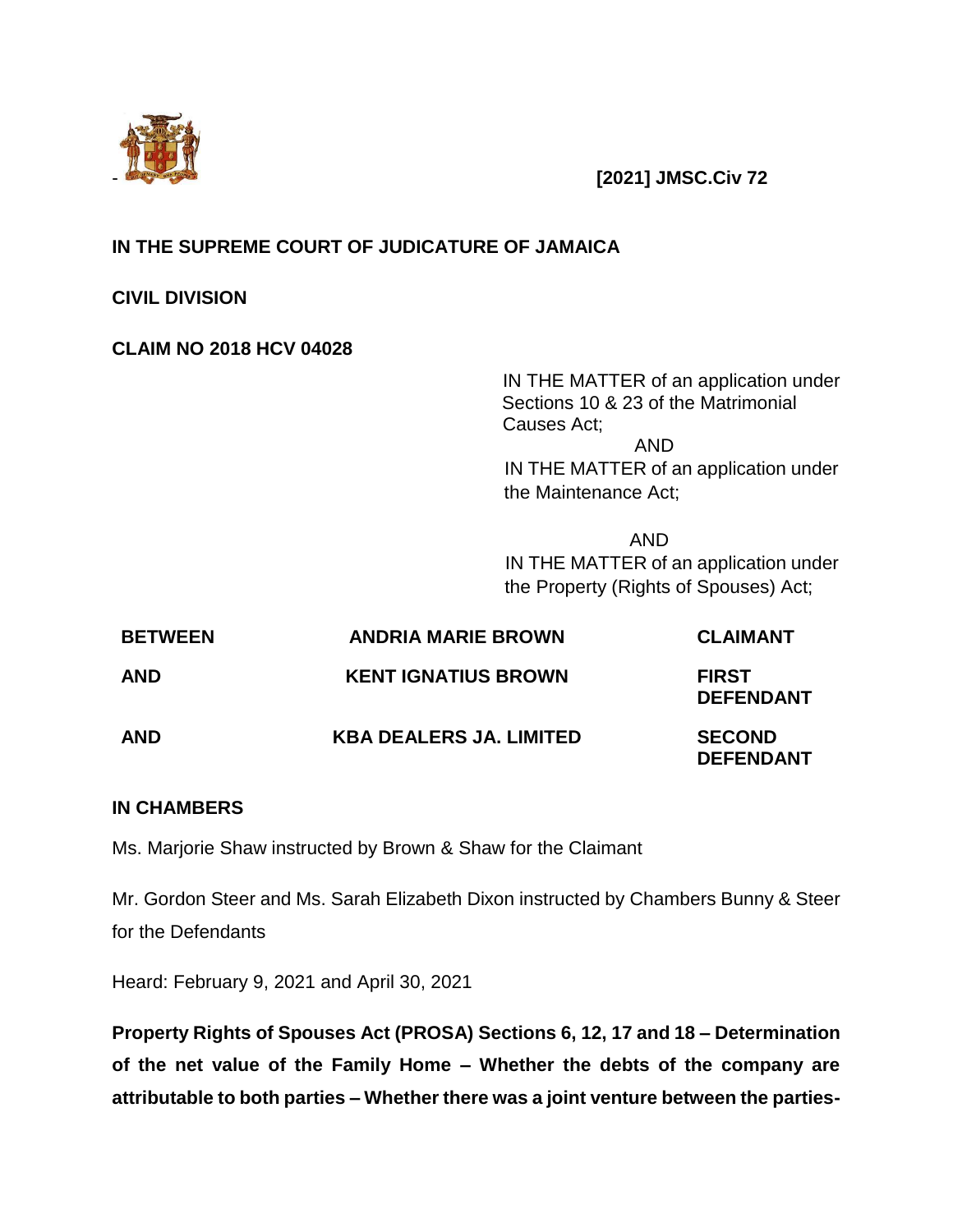**Factors to consider in the division of matrimonial property other than the family home - Whether the Court should grant relief where the Claimant has abandoned her claim -The Maintenance Act – Claim for maintenance made against a Company** 

**Carr, J (Ag.)**

#### **Background**

**[1]** Andria Marie Brown (the Claimant) and Kent Ignatius Brown (the First Defendant) were married on the 28<sup>th</sup> day of June 1986. The marriage produced three children who are now adults. Sometime in 2003 the couple purchased property located at Spring Valley Farm, Temple Hall Main road, in the Parish of Saint Andrew registered at Volume 1027 Folio 188 (**Temple Hall property**). The couple resided there with their children over the thirty plus years of their marriage. During that time they started and incorporated several business' which culminated in the merger of those companies which is now known as KBA Dealers Ltd. (the Second Defendant). The Second Defendant currently operates a Pro-shop and firing range on the grounds of the Temple Hall property. Several mortgages were taken out against the property in the joint names of the Claimant and the First Defendant. The relationship between the parties deteriorated and in 2018 the First Defendant filed a petition for dissolution of marriage. Subsequent to the commencement of these proceedings the divorce was finalized and Mr. Brown is now remarried.

**[2]** On the 13<sup>th</sup> of June 2019 J. Pusey, J, made the following interim orders:

**"3. The Defendant shall pay the sum of Ninety Five Thousand Dollars (\$95,000.00) on the first day of each month, commencing on June 1, 2019 until further order, for the maintenance of the Claimant.**

**4. The Second Defendant is to make the monthly payments to liquidate the loan with Bank of Nova Scotia (BNS) loan account number 1735810 and shall take steps to liquidate the Bank of Nova Scotia Aero credit card account number 540671108003461. The Claimant shall provide the Second Defendant with the Credit card and loan account statements."**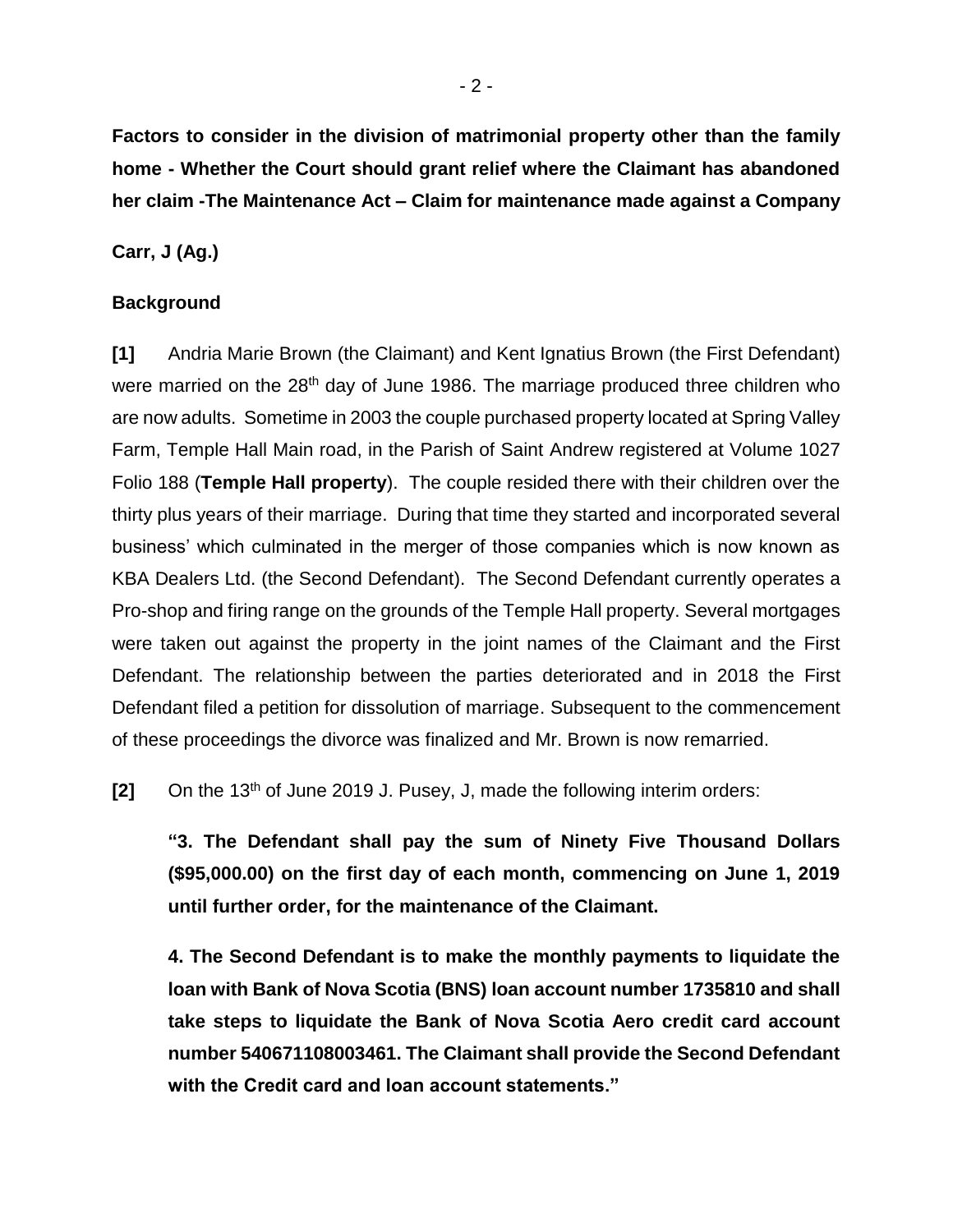The First Defendant has been inconsistent with the maintenance payments and is presently in arrears. He has also not yet fully complied with order number 4.

#### **The Claim**

**[3]** The Claimant sought the following orders from the court by way of a fixed date claim form which was filed on the  $12<sup>th</sup>$  of October 2018:

> 1. An order that the First Defendant be restrained from taking any action with respect to the occupation of the Family Home and/or management of the household situated at Temple Hall, Kingston 9 in the Parish of Saint Andrew that poses a threat to the life or wellbeing of the Claimant and/or interferes with her quiet enjoyment of the Family home.

> 2. Further, and/or in the alternative, an Order that the Respondent be granted exclusive occupation of the Family Home situated at Temple Hall, Kingston 9 in the Parish of Saint Andrew pending the sale of the said home to either of the parties herein or on the open market.

> 3. An order that in the interim, the First and/or Second Defendant does pay to the Claimant, towards her maintenance, the monthly sum of Four Hundred Thousand Dollars (\$400,000.00).

> 4. An Order that the First and/or Second Defendant does, within Twenty One (21) days of the date herein, disclose and /or supply the Claimant with the following information: -

> a) A detailed list of all jewelry, including, but not limited to, watches and rings, owned worn or utilized by the First Defendant as at June 2018;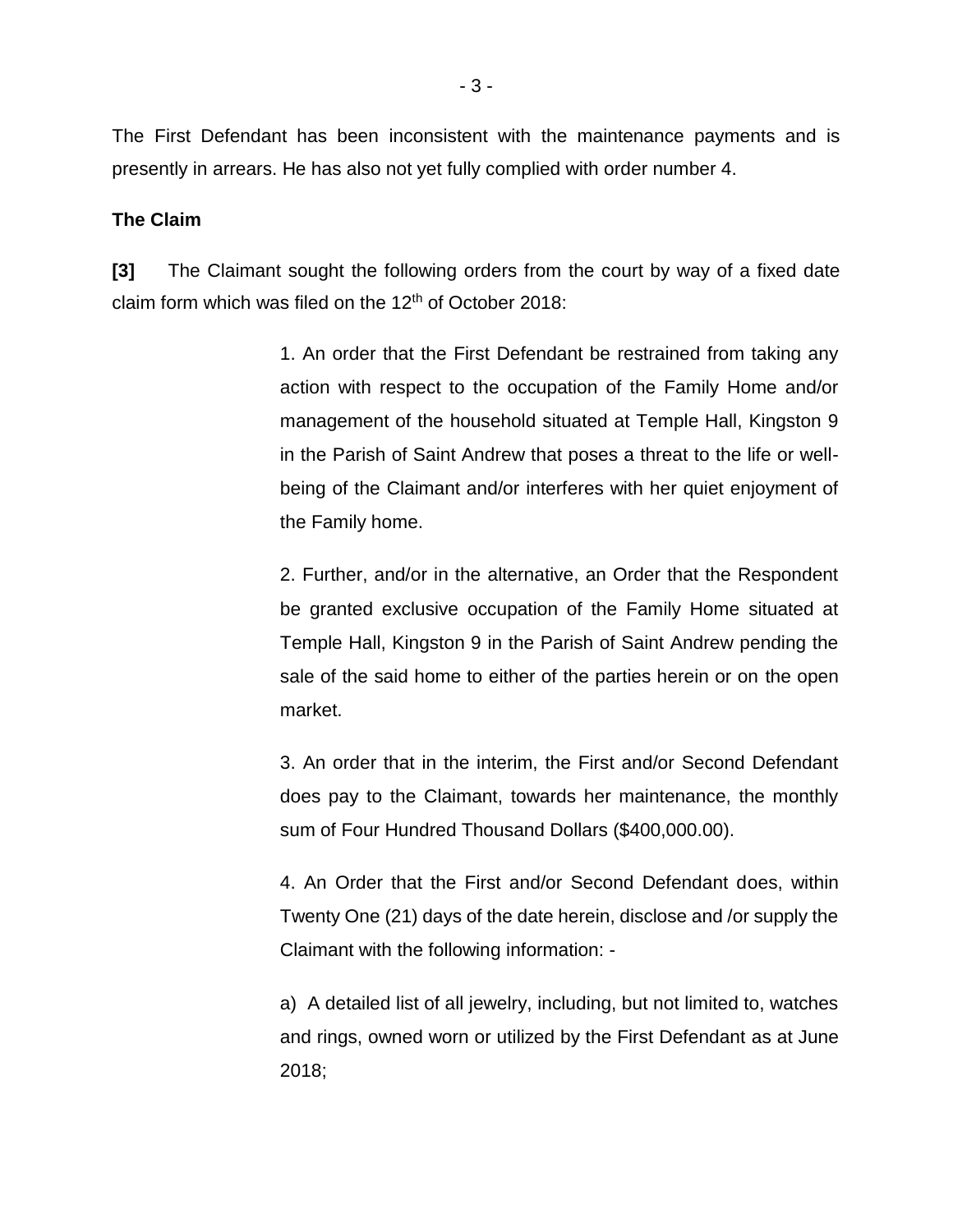b) A list of the value of all jewelry owned by the First Defendant as at June 2018;

c) Disclosure as to any, or all pieces of jewelry disposed of, whether by way of sale or by gift, between June 2016 and to date;

d) Disclosure as to the amount, description, condition and value of all firearms, including, but not limited to, shotguns, rifles and handguns personally owned by the First Defendant;

e) Disclosure as to the particulars, including, but not limited to, the make, model, year, current value and type, of all vehicles currently accessible for use by the First and/or Second Defendant, his servants and/or agents, whether owned by him, or not, between June 2014 and to date;

f) Disclosure as to the names of all companies, or businesses registered under the Business Names Act in which The First Defendant is named as a shareholder, partner and/or Director; the number of shares held by the First Defendant, the number of shares held by other persons in each and every of the said companies and/or the nature of the partnership or extent of the interest in the business(es);

g) A listing, and details, of all the bank accounts or, investment accounts, certificates of deposits, held by the First Defendant and/or Second Defendant, whether solely and/or jointly, with others, held locally or internationally, in any financial institution;

h) A printout of all banking transactions made in respect of each and every account held by the First Defendant, solely and or jointly with others between June 2014 and October 31, 2018;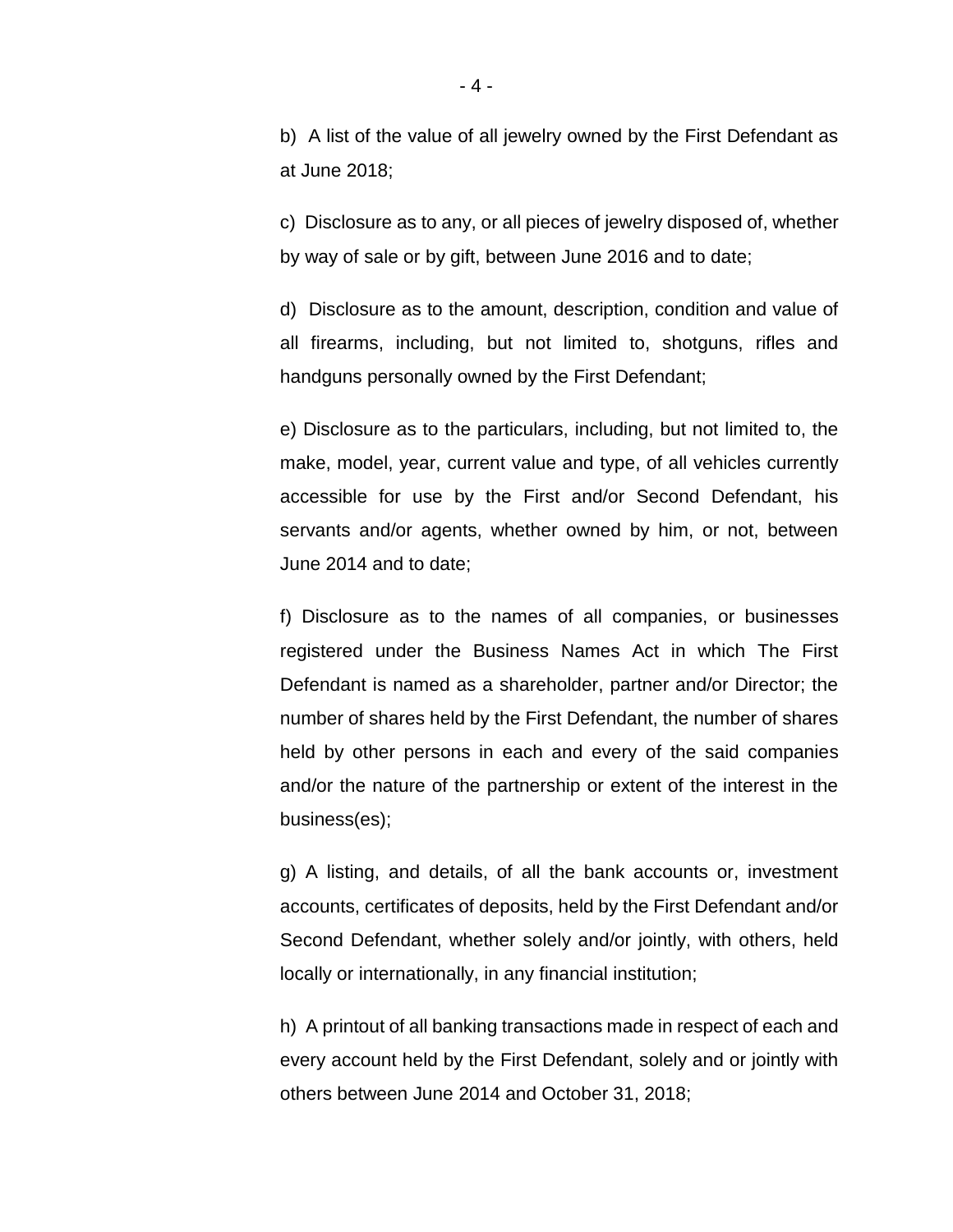k) Disclosure as to whether any lease, rental agreement exists between the First Defendant and/or Second Defendant and any other regarding the occupation, use or enjoyment of the premises, or any part thereof, situated at Spring Valley Farm, Temple Hall main road, Golden Spring Kingston in the parish of Saint Andrew registered at Volume 1207 Folio 188 of the Register Book of Titles;

5. A Declaration that the First Defendant is entitled to one-half of the shares/interest held by the Claimant in the following companies/ is entitled to a one-half interest in the following companies and/or businesses, namely:

- a) KBA Dealers JA. Limited;
- b) KBTTC- Pro-Shop & Range
- c) KBEEZ

6. A Declaration that the Claimant is entitled to a one-half of the shares/interest held by the First Defendant in the following companies and/or businesses, namely-:

- a. KBA Dealers JA. Limited;
- b. KBTTC- Pro-Shop & Range
- c. KBEEZ

7. An Order that a certified forensic Auditor be agreed upon by the parties within 30 days from the date herein, failing which the said Forensic Auditor be appointed by the Registrar of this Honourable Court to determine the market value of all the shares held by the parties herein in respect of the businesses and/or shares in the companies / businesses outlined in paragraphs 7 and 8 herein.

8. An Order that the costs of the forensic Audit of the shares be borne by the Second Defendant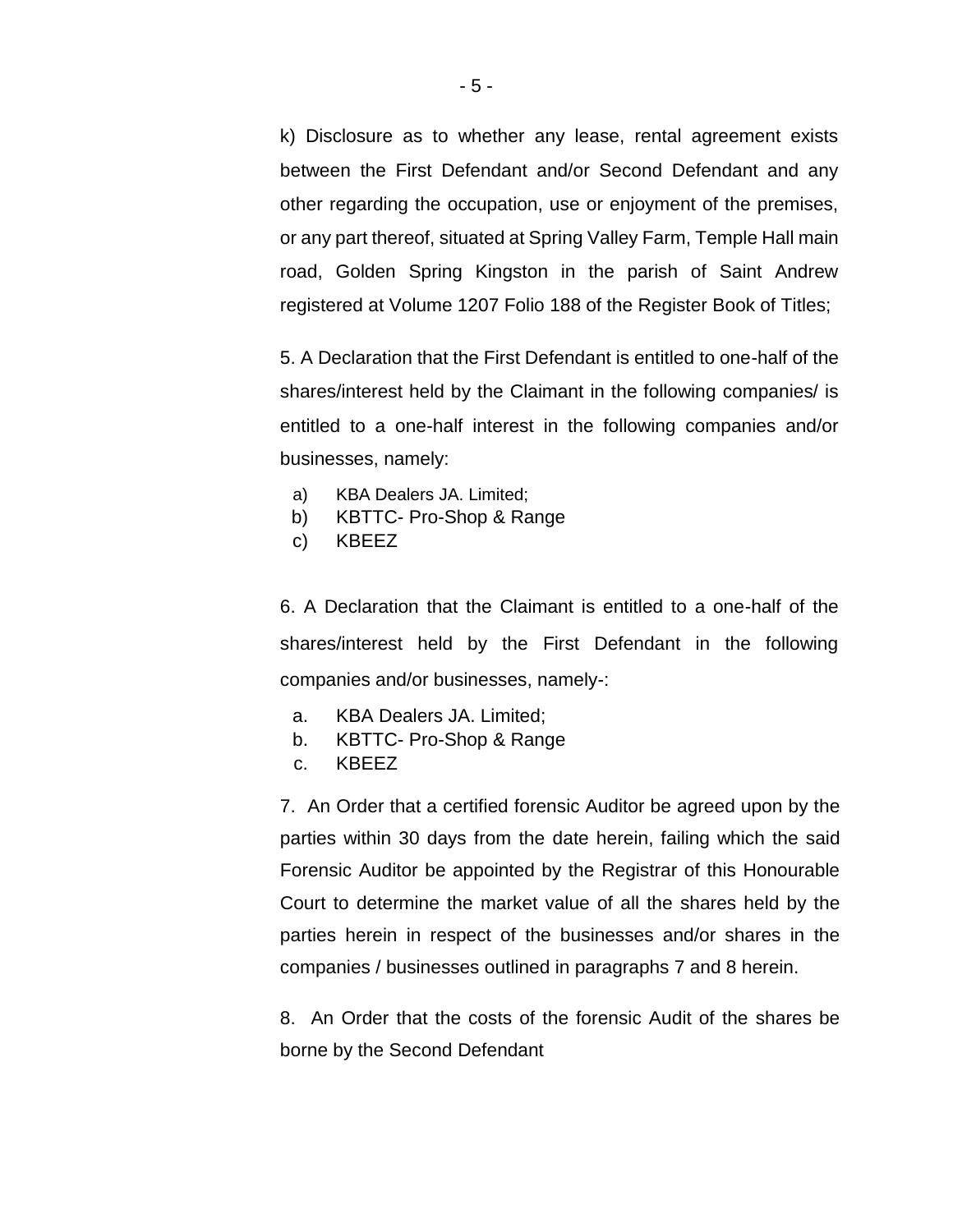9. An Order that the Defendants, jointly and/or severally, and/or their servants and/or agents do provide the appointed Forensic Auditor with access to all records, documents, assessments, books and authorizations requested and/or necessary to perform the aforesaid forensic valuation Audit.

10. An Order that the First and Second Defendant do give an account and the Respondent be paid one half of the market rental value of such part of the Family Home and/or the lands appurtenant to, and/or forming a part of, the Family Home utilized or occupied by the Defendants, their servants and/or agents or the servants and/or agents of any company or business, between January, 2017 and until the sale of the said premises situated at Spring Valley Farm, Temple Hall Main road, in the Parish of Saint Andrew registered at Volume 1027 Folio 188 of the Register Book of Titles.

11. A Declaration that the premises situated at Spring Valley Farm, Temple Hall Main road, in the Parish of Saint Andrew registered at Volume 1027 Folio 188 of the Register Book of Titles is the Family home.

12. A Declaration that the Claimant and the First Defendant are each entitled to a one half interest in the Family home situate at Spring valley Farm, Temple Hall Main road, Golden Spring, Kingston in the Parish of Saint Andrew registered at Volume 1027 Folio 188 of the Register Book of Titles;

13. An Order that the family home and the rental value of the Family home and/or lands appurtenant to the Family Home be valued by D.C.TAVARES FINSON REALTY LIMITED or such other Valuator agreed upon by the parties, within fourteen (14) days from the date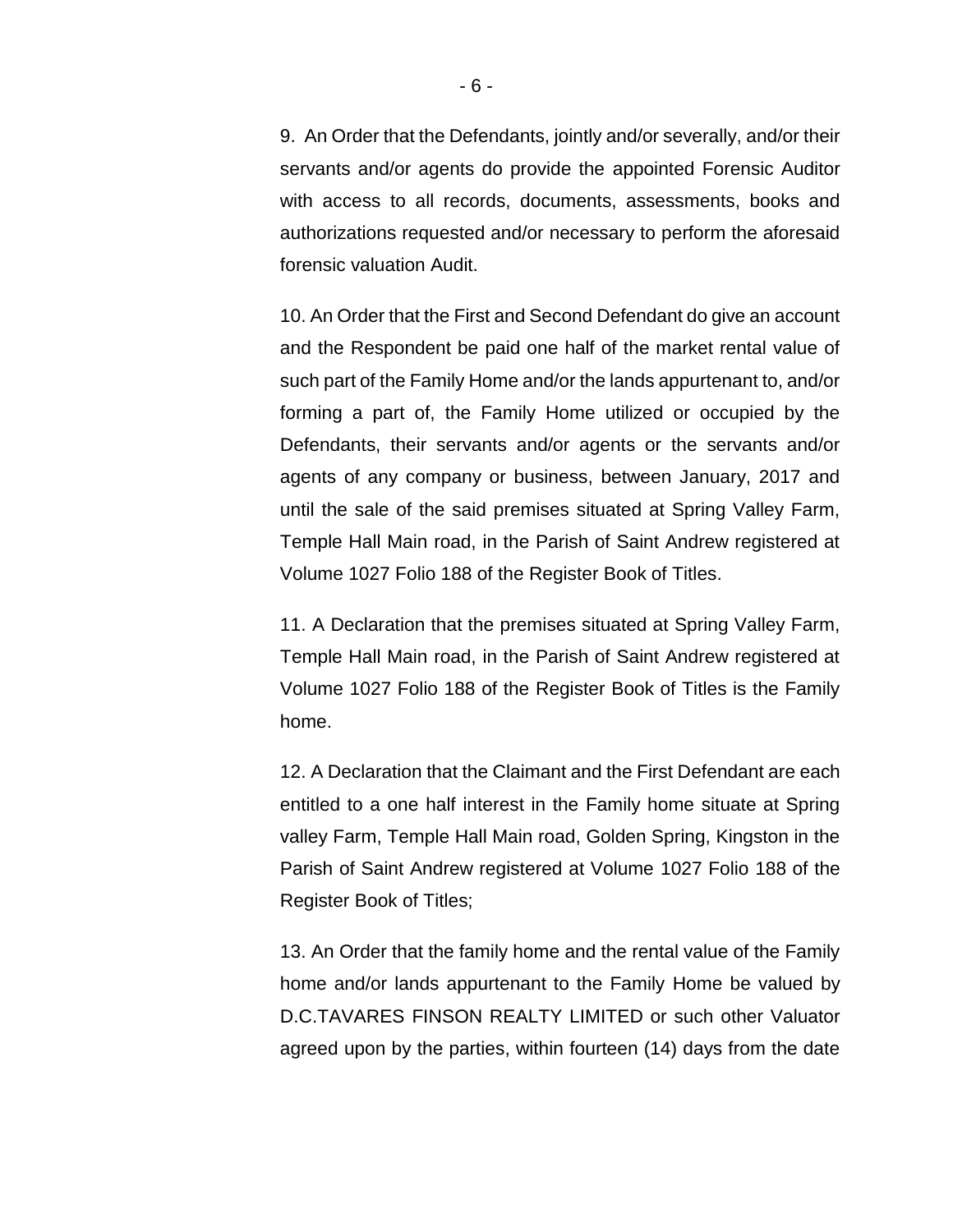herein and that the cost of the said valuation be borne by the parties in equal shares.

14. An Order that the said premises be sold on the open market and the net proceeds be shared equally between the Claimant and the Defendant.

15. An Order that the Defendant's Attorneys-at-Law, BROWN & SHAW, shall have conduct of the sale of the premises situated at Spring Valley Farm, Temple Hall Main road, Golden Spring, Kingston in the Parish of Saint Andrew registered at Volume 1027 Folio 188 of the Register Book of Titles.

16. An Order that the Claimant and the First Defendant are equally entitled to one half of the value of all motor vehicles registered in the names of the Clamant and the First Defendant, solely and/or jointly.

17. An Order that the Registrar of the Supreme Court is empowered to sign any and all documents to effect a registrable Transfer if either of the parties herein is unable or unwilling to do so.

18. Liberty to apply;

19. Any further relief, directions and/or Orders as this Honourable Court deems just in the circumstances.

## **The Issues**

**[4]** a) Whether the Temple Hall property is the family home?

b) If the Temple Hall property is found to be the family home, how should the net value of the property be determined?

c) Whether the Claimant is entitled to a share in any other property owned jointly or severally between the Claimant and the First Defendant?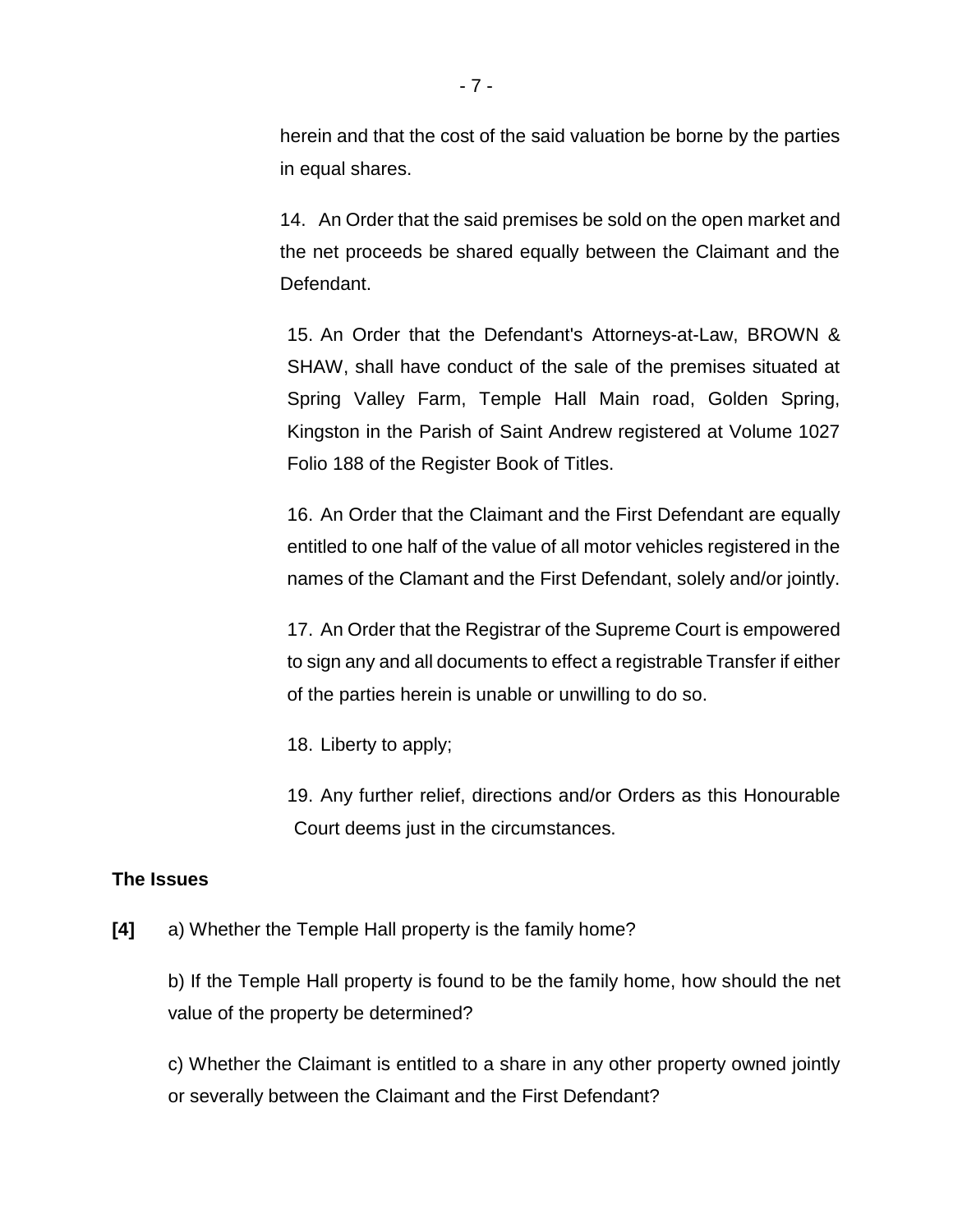d) Whether the Claimant is entitled to maintenance, if so in what amount, and can the Second Defendant be held responsible for the payments?

#### **Submissions on behalf of the Claimant and the Defendant**

Counsel on behalf of the Claimant and the Defendants filed written submissions. I will make reference only to the salient aspects of these submissions bearing in mind the issues stated above.

## **Claimant**

**[5]** Ms. Shaw outlined the issues of fact and law for determination as follows:

"The most substantial issue of fact for determination…is whether or not Mrs. AMB and Mr. KIB operated a joint enterprise and/or partnership with each other, during the course of their marriage. The issue of law for this Court's determination is the relevance, impact, or influence, of partnership/contribution in determining fair distribution of assets acquired during the course of the marriage and on all other aspects of the claim, inclusive of maintenance."

**[6]** It was contended that in respect of the Temple Hall property the focus of the court should be on the net value for distribution. It was argued that the present mortgage on the property was obtained purely for the purpose of providing working capital for the benefit of the Second Defendant. Based on the principle of fairness and equity, the Second Defendant should repay to the Claimant and the First Defendant such sums equal and due to NCB in respect of the outstanding NCB mortgage, which is secured against the family home. The sale of the family home should therefore be deferred until the Second Defendant has settled the outstanding debts to the Claimant and the First Defendant.

**[7]** It was further argued that the Claimant was entitled to rent or mesne profits from the Second Defendant since it had been operating out of the family home. The rent should be calculated at a value to be determined by an approved Appraiser from the date of the couples' separation sometime in June 2017 until the sale of the Temple Hall property. In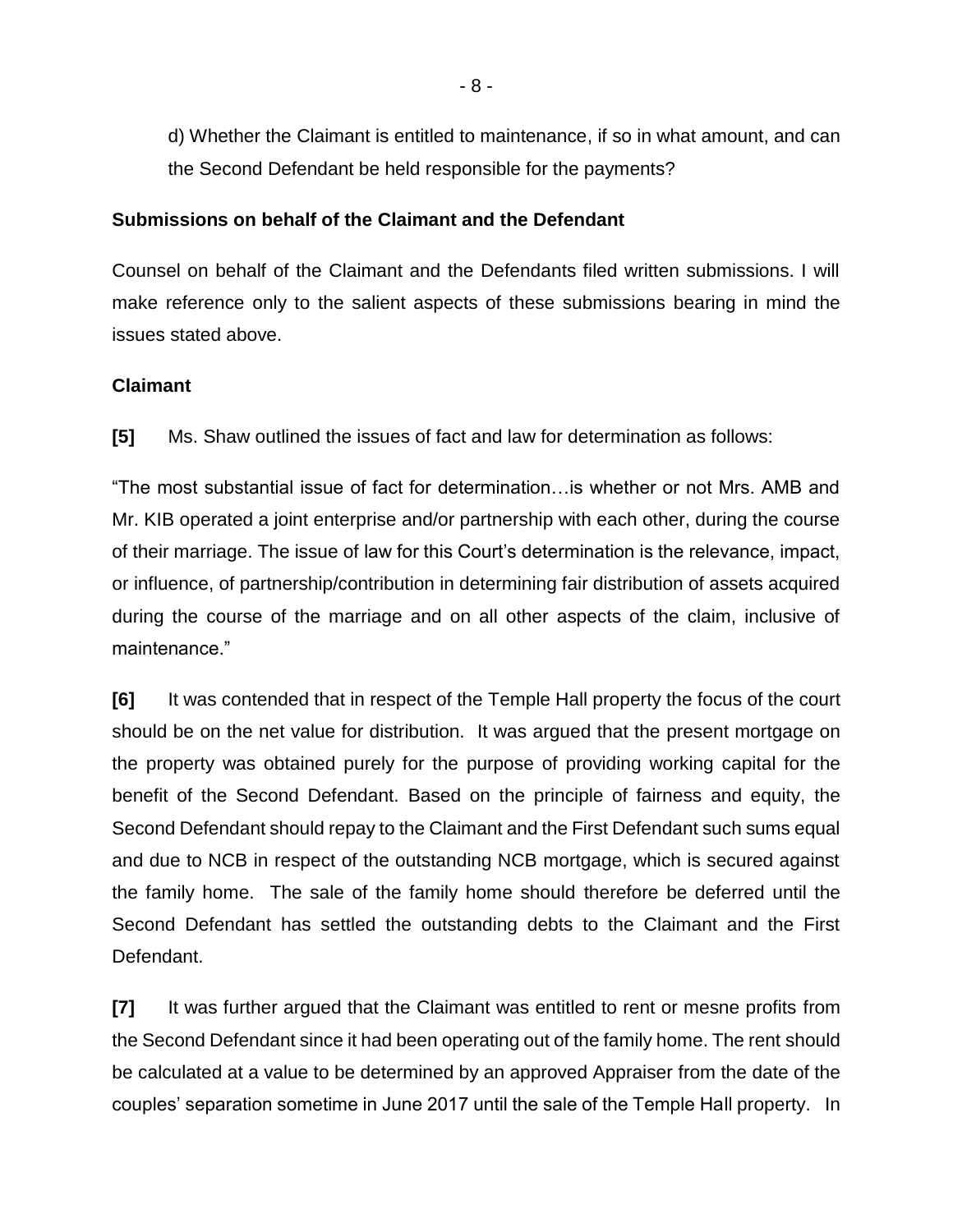the interim the Claimant should have the benefit of exclusive possession of the Temple Hall property until it is sold.

**[8]** At the start of her cross examination the Claimant indicated that she did not wish to pursue her claim for an interest in the Second Defendant. Ms. Shaw posited that the court still had a duty to examine the evidence and make a determination as to the division of the shares nonetheless. The fixed date claim form sought orders for a forensic audit to be conducted to determine the market value of the shares. The Defendants did not challenge this claim apart from asking the Claimant if she was also abandoning her request for such an audit to be conducted. Her answer was vague and as such the court should proceed to grant the order. In furtherance of that order the court should come to a conclusion as to the interest of the Claimant.

**[9]** Ms. Shaw also made submissions as to the Claimant's interest in motor vehicles owned by the First Defendant and the payment of maintenance, these will be further explored later in the analysis and discussion.

#### **Defendant**

**[10]** Mr. Steer conceded that the Temple Hall property is the family home. The area of contention was whether the Claimant was to receive her half share of the property prior to the deduction of mortgages that are attached thereto. Throughout the cross examination the Claimant made it plain that she did not believe she was responsible to pay the outstanding mortgage debts associated with the Temple Hall property since those debts were primarily accumulated as a result of the operations of the Second Defendant. She insisted that she had not benefitted in any way from the operations of the company and that as such she ought not to be saddled with the burden of repaying that debt. The submissions for the Defendants are diametrically opposed to this argument.

**[11]** The First Defendant contends that the business operated on the Temple Hall property was a joint business venture between the parties. Further any mortgages secured against the title of the property were done jointly by both himself and his former wife. The responsibility for the debt therefore could not solely be borne by the First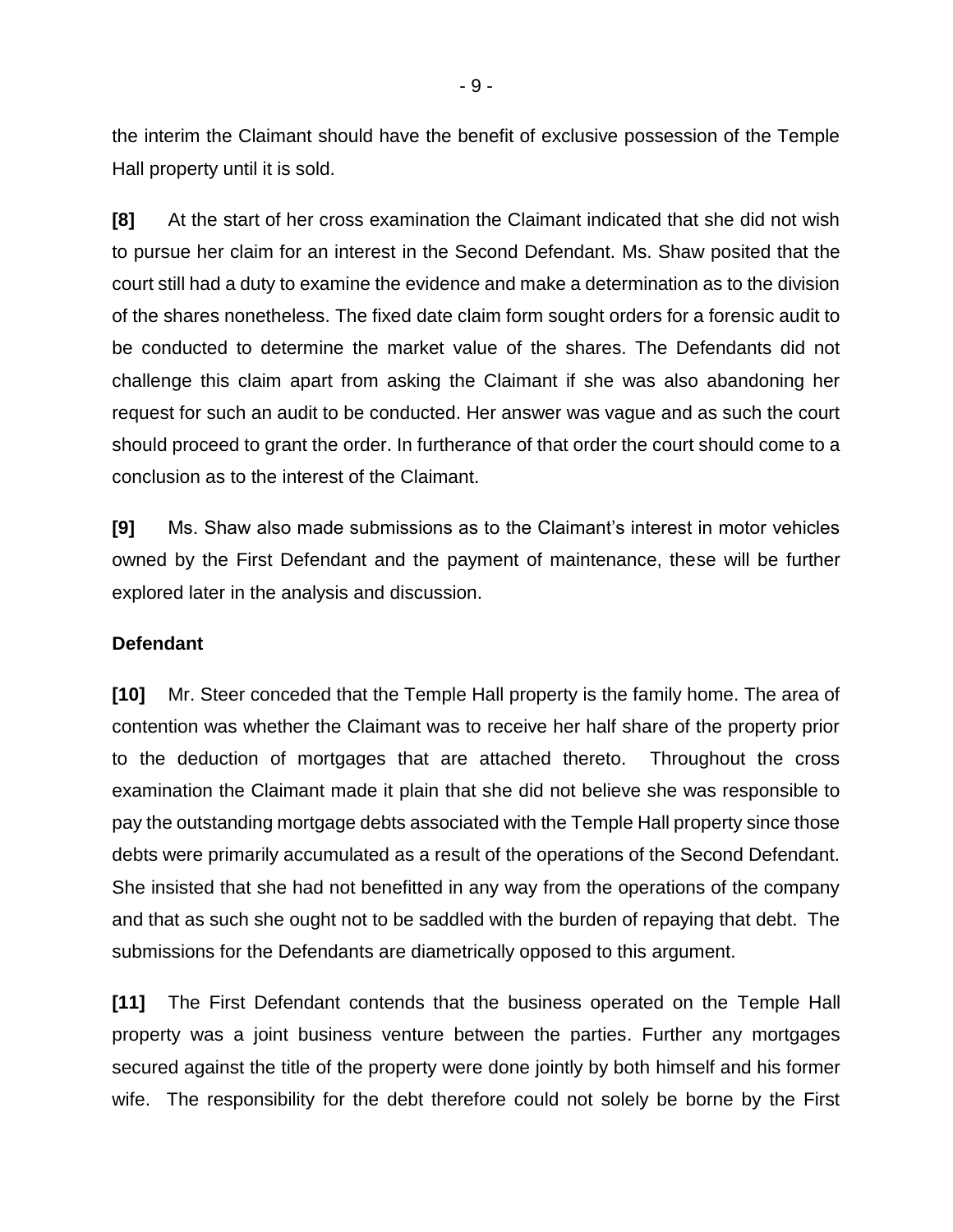Defendant. It was also argued that the mortgage payments made solely by the First Defendant should be refunded to him out of the proceeds of sale as those payments can be considered an advance to the Claimant.

**[12]** The Claimant at the commencement of her cross examination made it abundantly clear that she was no longer seeking an interest in the shares of the company or an interest in the company. Mr. Steer submitted that in those circumstances she is not entitled to any interest in the company and should therefore relinquish the twenty per cent (20%) shares that she presently holds. With respect to the motor vehicles owned by both parties severally, Counsel submitted that these are the only motor vehicles for the court's consideration. A Nissan Tiida Motor vehicle is in the name of the Claimant only and there is no objection to her continued ownership. In respect of a Navarro motor truck registered in the name of the First Defendant, it was argued that he alone paid for and maintained the vehicle over the years and as such the status quo should remain.

**[13]** As it regards the issue of maintenance, Counsel submitted that the sum of Four Hundred Thousand Dollars (\$400,000.00) was exorbitant. The interim order of Ninety Five Thousand Dollars (\$95,000.00) per month should be made final for a period of a year or until the property is sold whichever is sooner.

## **Analysis and Discussion**

**[14]** The Claimant and the First Defendant filed several Affidavits that stood as their evidence in chief. They were cross examined at length by counsel, and as such I do not propose to recount in detail their evidence. I observed their demeanour as they gave their responses and I found that both parties were evasive with regard to specific aspects of the case. Apart from a disparity as to the role of the Claimant in the business operations the parties were ad idem on several other matters for determination. I will consider the relevant sections of the testimony of the Claimant and the First Defendant as I examine the issues below.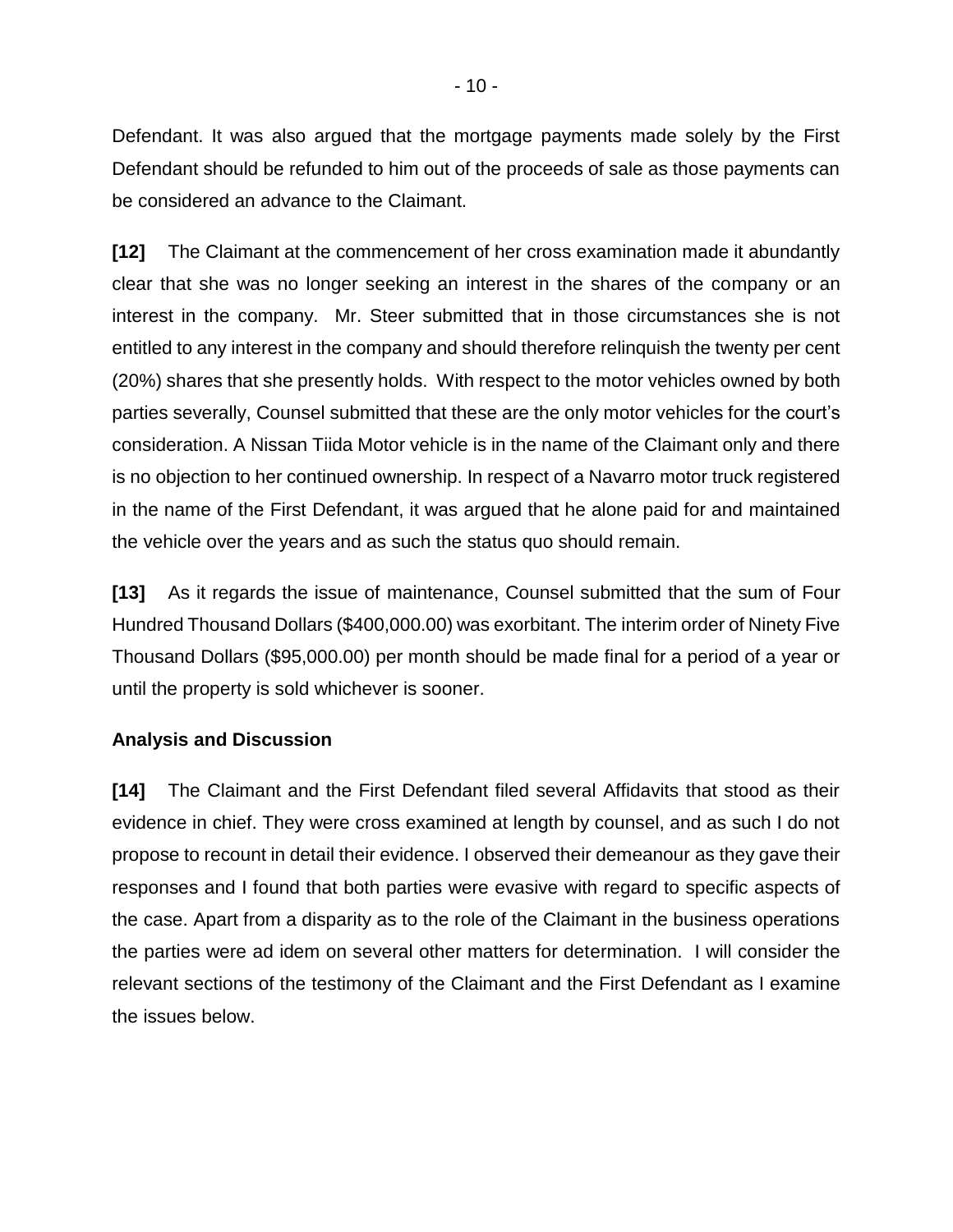# **Whether the Temple Hall property is the family home?**

**[15]** The Property (Rights of Spouses) Act **(PROSA**) defines the family home, sets out the entitlement of each spouse and declares the date at which the value of the property is to be determined:

> **"family home means the dwelling-house that is wholly owned by either or both of the spouses and used habitually or from time to time by the spouses as the only or principal family residence together with any land, buildings or improvements appurtenant to such dwelling-house and used wholly or mainly for the purposes of the household, but shall not include such a dwelling-house which is a gift to one spouse by a donor who intended that spouse alone to benefit;<sup>1</sup>**

> **Subject to subsection (2) of this section and sections 7 and 10, each spouse shall be entitled to one-half share of the family home-- (a) on the grant of a decree of dissolution of a marriage or the termination of cohabitation;" 2**

**[16]** There is no dispute that the Claimant and the First Defendant purchased the Temple Hall property together after they were married. They are registered as joint tenants on the title and the evidence is that the home has been the only place of residence for the family. The court therefore has no difficulty in finding that the Temple Hall property is in fact the family home as defined by PROSA. There is nothing which has been raised in the evidence that would cause the court to vary the equal share rule as set out in the statute. In the circumstances therefore the Claimant and the First Defendant are each entitled to a fifty per cent share in the Temple Hall property as per Section 6 (1) (a) of PROSA.

**How should the net value of the Temple Hall property be determined?**

<sup>&</sup>lt;sup>1</sup> Section 2 (1) PROSA

<sup>&</sup>lt;sup>2</sup> Section 6 (1) (a) PROSA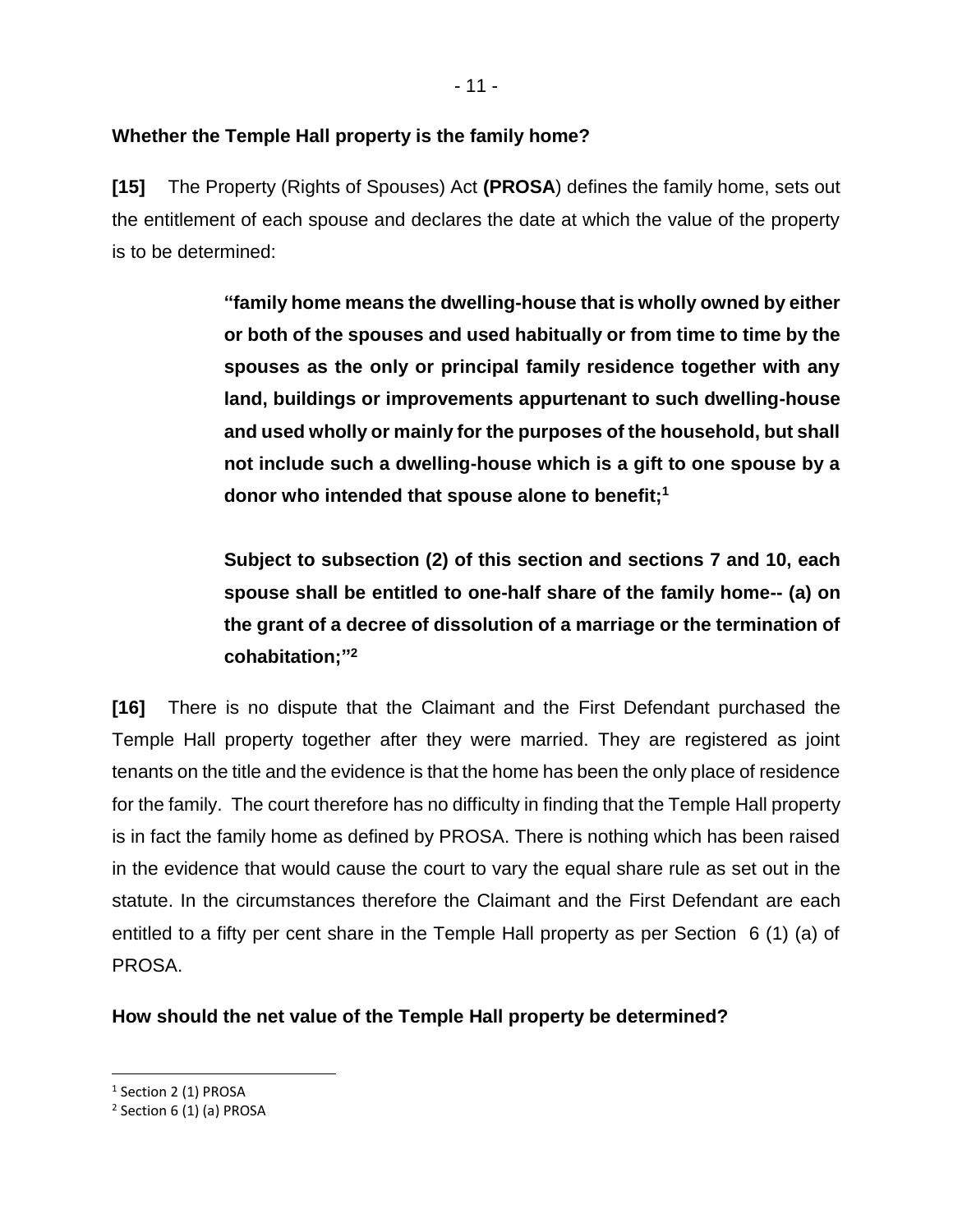**[17]** PROSA provides that the value of the property should be calculated on the date an order of the court is made.

> **"Subject to sections 10 and 17 (2), the value of property to which an application under this Act relates shall be its value at the date the Order is made, unless the Court otherwise decides." 3**

The evidence of the First Defendant in cross examination is that there is presently a mortgage on the family home which was for the purpose of securing working capital on behalf of the Second Defendant. In determining the net value of the property, Counsel for the Claimant has submitted that it would be inequitable for the Claimant to absorb the mortgages incurred on behalf of the company in circumstances where she has been involuntarily separated from its' operations. The First Defendant's evidence was that the Claimant's role in the business was negligible, the mortgage he said was also paid for by the Second Defendant. It is against this background that Counsel for the Claimant argued that it is the responsibility of the Second Defendant to discharge the mortgage as it is in fact a corporate debt. In fairness and in keeping with the principles of equity the mortgage debt should be discharged by the company prior to the sale of the Temple Hall property.

**[18]** I cannot agree with Counsel in this regard. Section 4 of PROSA precludes the court from venturing down a path of equitable or common law considerations as the Act is specific as to how property between spouses is to be treated.

**"The provisions of this Act shall have effect in place of the rules and presumptions of the common law and of equity to the extent that they apply to transactions between spouses in respect of property and, in cases for which provisions are made by this Act, between spouses and each of them, and third parties."**

**[19]** The Second Defendant is a company and a separate legal entity. Although the company benefitted from the proceeds of the mortgage, the agreement with the bank was

<sup>&</sup>lt;sup>3</sup> Section 12 (1) PROSA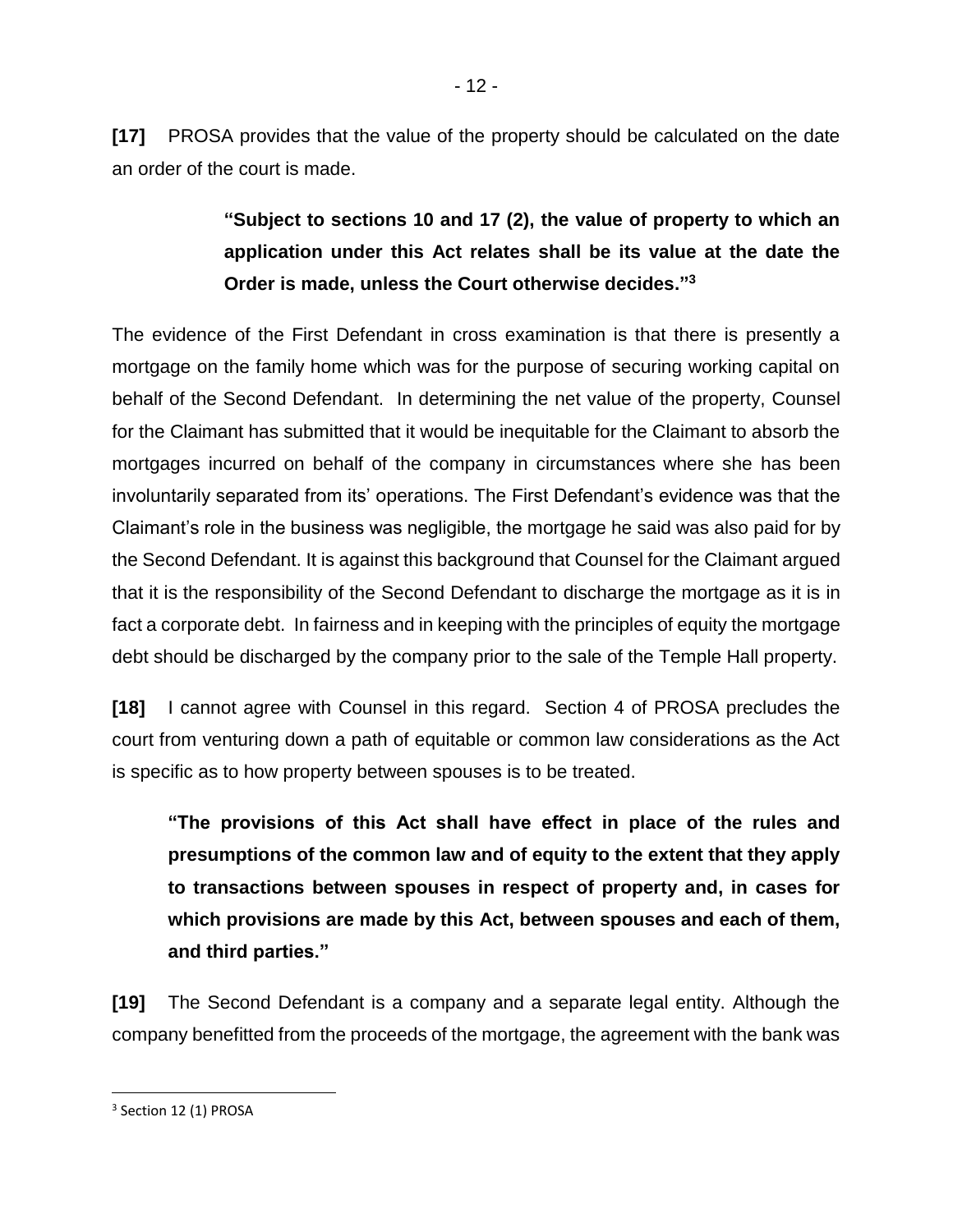signed by both the Claimant and the First Defendant in their personal capacity. It is they who have incurred the debt and by extension are responsible in law for its repayment. The submission of Counsel that the court makes an order for the Second Defendant to sell property it owns (located at Derrymore Road) to repay the Claimant and the First Defendant cannot be sustained, given the separate legal personality of a company and the fact that property owned by a company cannot be considered to be the property of any shareholder.

**[20]** The court must therefore be guided by the provisions of the Act in determining the distribution of the matrimonial property. Section 17 (2), (3) and (4) of PROSA are relevant to this issue.

> **"The value of property that may be divided between the spouses shall be ascertained by deducting from the value of property owned by each spouse (a) any secured or unsecured debts (other than personal debts or debts secured wholly by property) owed by one spouse; and**

> **(b) the unsecured personal debts owed by one spouse to the extent that such debts exceed the value of any property of that spouse.**

> **(3) Where any secured or unsecured personal debt of one spouse is paid out of property owned by both spouses the Court may, on a division of that property, order that-**

> **(a) the share of the other spouse in that property be increased proportionately; or**

> **(b) the first mentioned spouse pay compensation to the other spouse.**

**(4) In subsections (2) and (3) "personal debt" means a debt incurred by either spouse other than a debt incurred- (a) by both spouses jointly; or (b) in the course of a joint venture carried on by both spouses whether or not with any other person; or (c) for the purpose of effecting improvements to the family home or acquiring, repairing**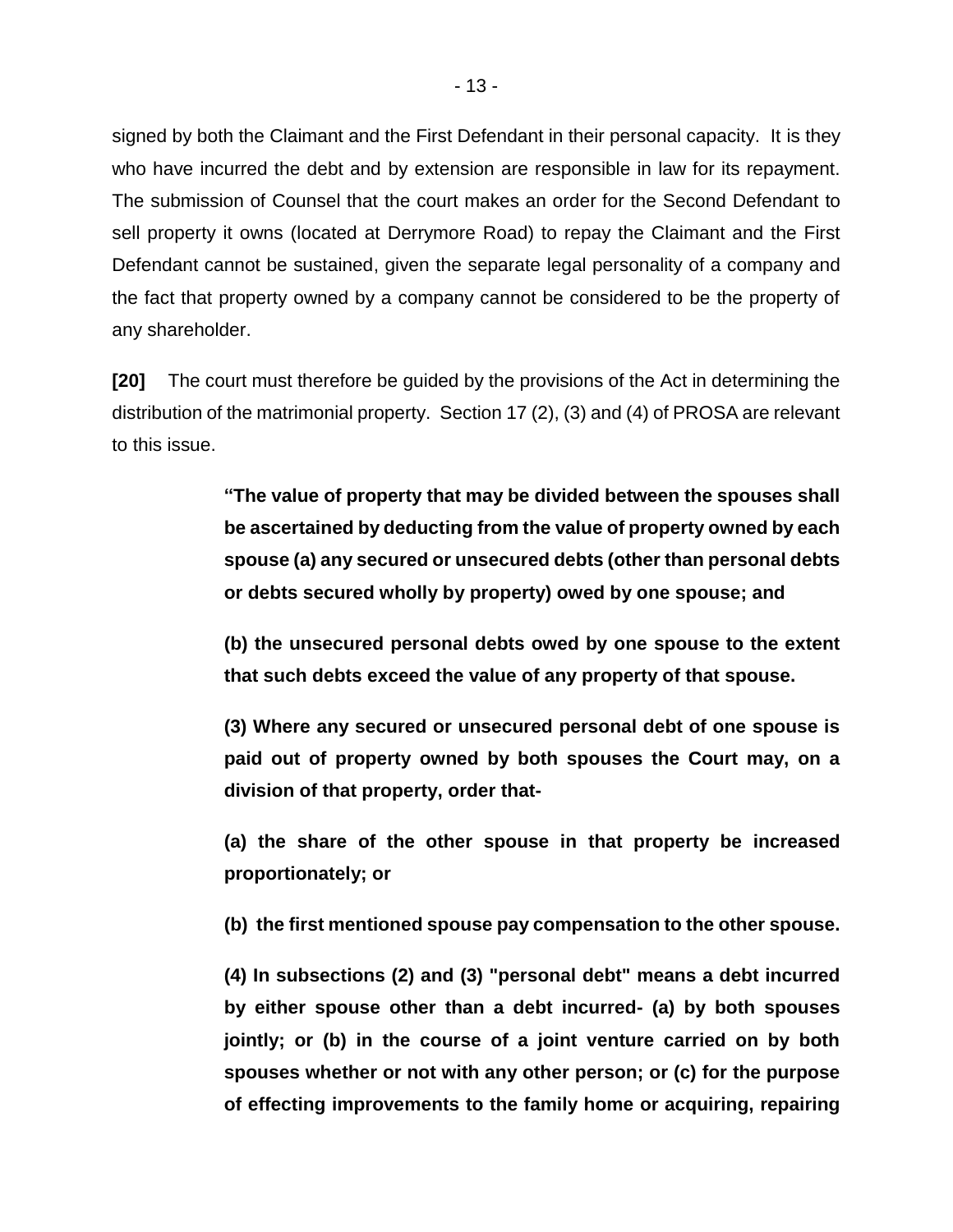**or effecting improvements to the family chattels; or (d) for the benefit of both spouses or any relevant child in the course of managing the affairs of the household or for caring for the relevant child, as the case may be."**

**[21]** The evidence before the court is that the Temple Hall property is encumbered with a mortgage in the sum of Twenty Two Million Dollars (\$22,000,000.00). Counsel for the Defendant exhibited a title in his submissions which he said was the true nature of the financial state of affairs in respect of the property. This "updated" title was however never part of the evidence before this court. Although Counsel has asked the court to take notice of the document I cannot accede to that request. Counsel for the Claimant would not have had the opportunity to see the document nor to ask questions relating to it. The undisputed evidence therefore is that the mortgage sum is that as previously stated.

**[22]** The Claimant in cross examination was adamant that although the mortgage documents reflect her name and that of the First Defendant as borrowers, the money was obtained solely for the benefit of the company. Throughout cross examination she indicated that she did not believe that it was fair for her to have to repay that money since she did not benefit from it. The Claimant at the start of cross examination abandoned her claim for an interest in the company. It was argued by counsel for the Defendants that her true intention in doing so was to avoid the payment of the mortgage debt. I tend to agree. I find that the Claimant's last minute change of heart as to her interest in the company was a purely tactical move in order to convince the court that she should not bear the burden of the mortgage payments. That her Counsel is prepared to argue that the court should still consider her claim despite this verbal decision, is indicative of the fact that she too was caught off guard by this about turn.

**[23]** Mr. Steer in asking the court to reject her evidence cited the New Zealand case of **Quaid v. Quaid<sup>4</sup>** . Although the decision is not binding on our courts, several judgments interpreting various sections of PROSA within our jurisdiction have referred to the

<sup>4</sup> [1979] NZMPC67; (1979) 2 MPC 156 (12 September 1979)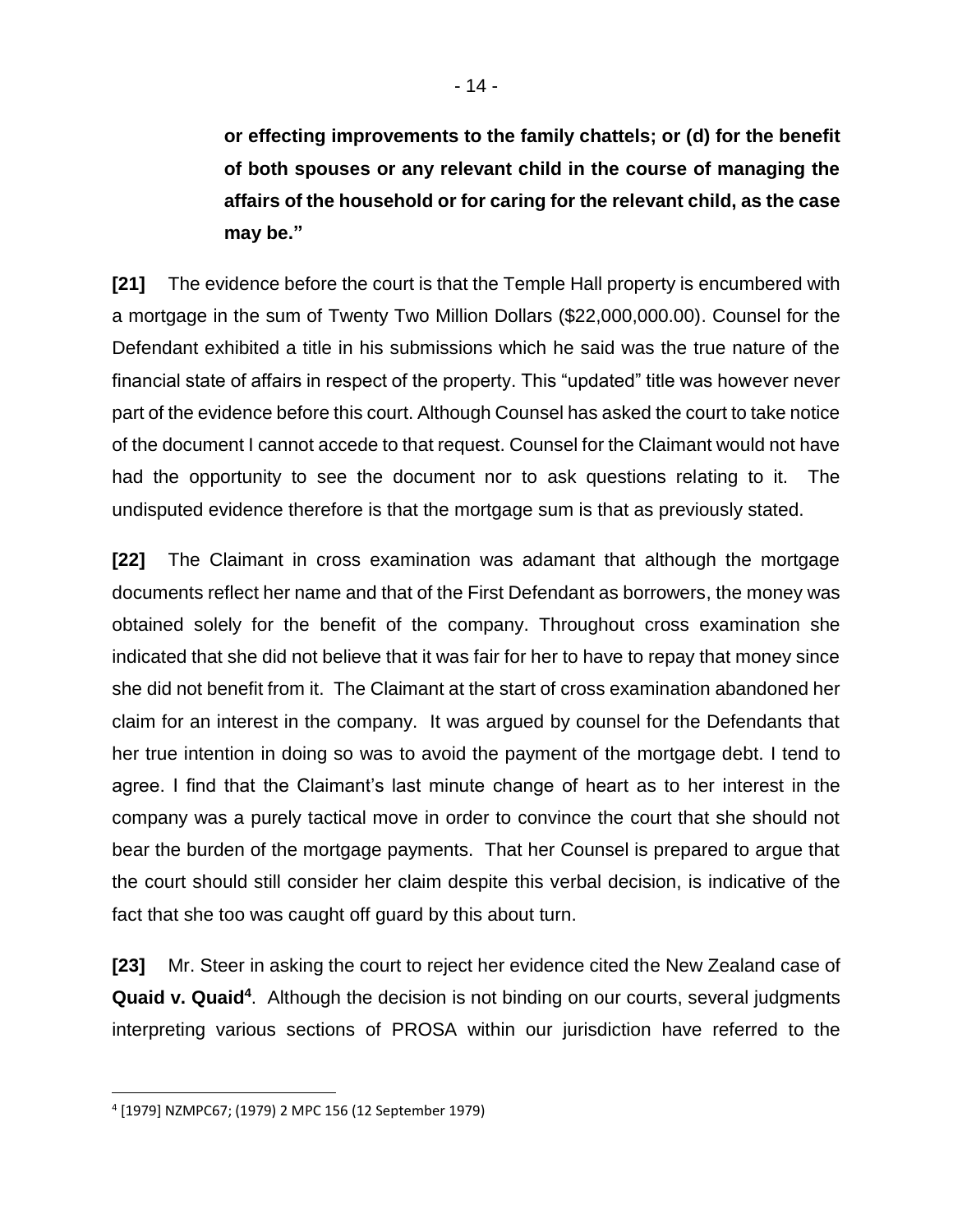Property (Relationship) Act of New Zealand as it has been considered to have similar provisions to PROSA. The dicta in decided cases therefore have been used previously to guide our courts.

**[24]** In the case of **Quaid** both the husband and wife had signed mortgage documents in respect of their home. There was no dispute that the money was to be used to obtain capital for the husband's business. The wife alleged that she was unduly influenced to sign the documents and that at the time she was not a part of the business. In the judgment, which was delivered by Ongley, J it was said:

**"I am not satisfied that any departure from the statutory provisions governing the deductibility of debts is warranted by the circumstances of this case. The wife says now that she regards the husband's interest in the publishing company as his separate property but she cannot make it separate property merely by saying so. The shares in the company were acquired after marriage and prima facie constitute matrimonial property. The abandonment of her claim to share in them in no way affects their status."** 

**[25]** The Claimant's evidence as set out in her Affidavit filed on the 12<sup>th</sup> of October 2018 is that she and her ex-husband agreed to form the Second Defendant in 2010. They borrowed money jointly to stock the store and she played an active part in the management and operations of the company. At paragraph 43 she states, *"it was always our expressed agreement during the course of our marriage that our business was equally owned."* The mortgage was negotiated and signed in 2012. She was asked in crossexamination if at that time she was still an active part of the business and her answer was yes. At the time the mortgage was negotiated the couple was still together and she indicated that they had equally invested in the business. I accepted her evidence that she was a joint partner in the Second Defendant up until 2018 when the couple separated. I did not find that the First Defendant was being truthful about the role of the Claimant in the company. I found that he downplayed her role in an attempt to minimize her contribution to the business.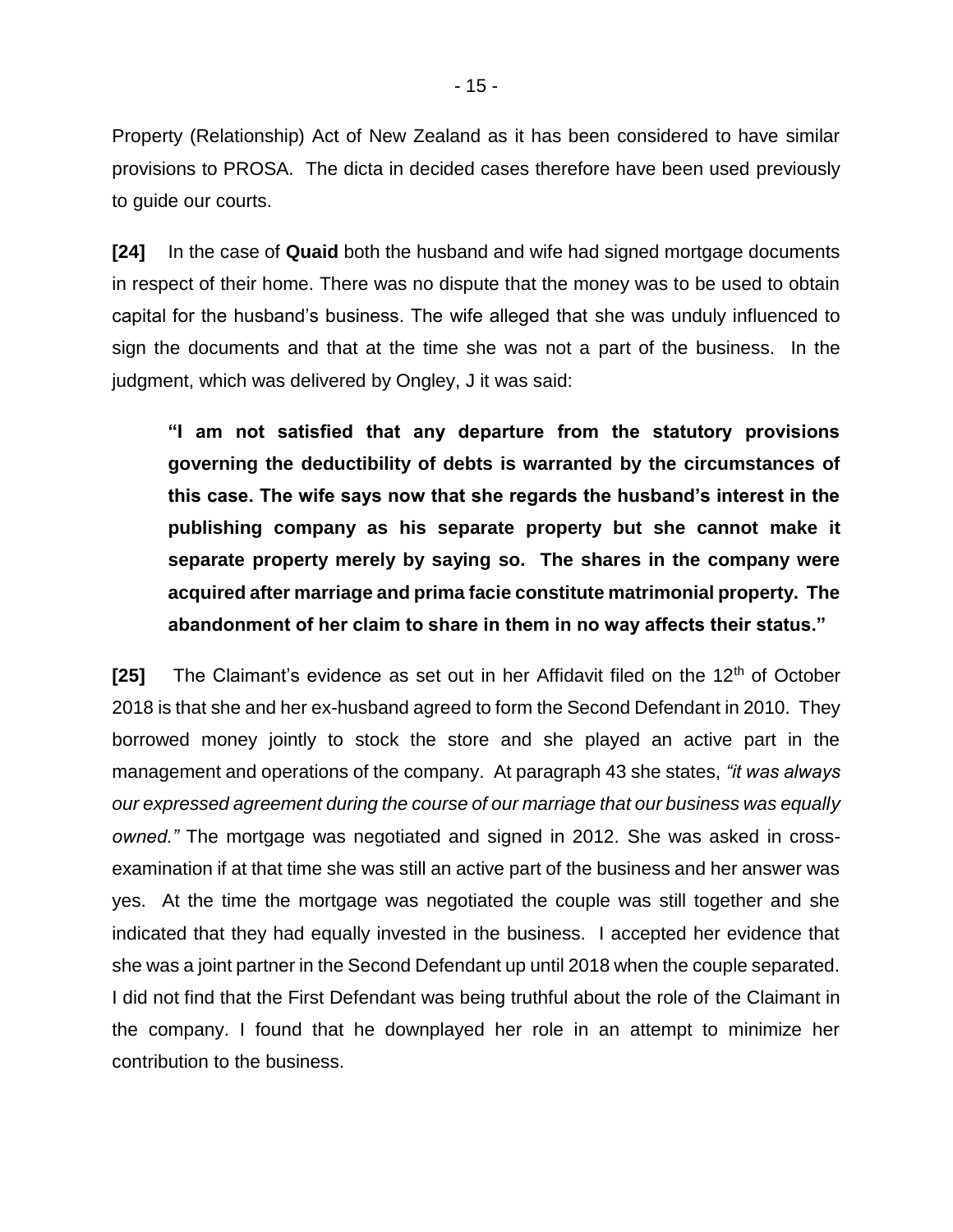**[26]** PROSA provides for a deduction or repayment of sums if there is a personal debt incurred by either spouse. In this case there can be no doubt that the debt incurred was as a result of a joint venture for which both the Claimant and the Defendant entered into willingly. It was the evidence of the Claimant that the household bills and personal expenses were all paid for by the Second Defendant. The mortgage was entered into in the course of a joint venture between both parties and was for their mutual benefit. Both the Claimant and the Defendant are therefore liable to repay the mortgage out of the proceeds of the sale of the Temple Hall property. The net value of the property therefore will be the market value less the mortgage debt.

**[27]** Counsel for the Claimant also submitted that the Company should pay her a sum in rental for the occupation and use of the property from the date of separation to the date of sale. She relied on the Court of Appeal decision of **Miller v. Miller<sup>5</sup>** . Conversely, Counsel for the Defendant submitted that the mortgage payments made by the First Defendant after the separation was a loan to the Claimant which ought to be repaid out of the proceeds of sale of the Temple Hall property, he relied on Forrest v. Forrest<sup>6</sup>.

**[28]** The facts of **Miller v. Miller** can be distinguished from the present case. The property in dispute in the cited case was purchased in the joint names of the parties who were married at the time of purchase. Both parties contributed to the construction of a building on the land. The building was used as a hotel for several months. The parties entered into a separation agreement as a part of their divorce proceedings and included a stipulation which was signed in November 2007. Mrs. Miller sought from the court among other orders an account for Mr. Miller's sole use of the property. The Court of Appeal made an order that the first respondent was to compensate the first appellant, in respect of her interest, for the use and occupation of the property from 7 November 2007 (the date of their stipulation in the Connecticut Court) to the date of sale.

5 SCCA No. 23 /2012

<sup>6</sup> SCCA No. 78/93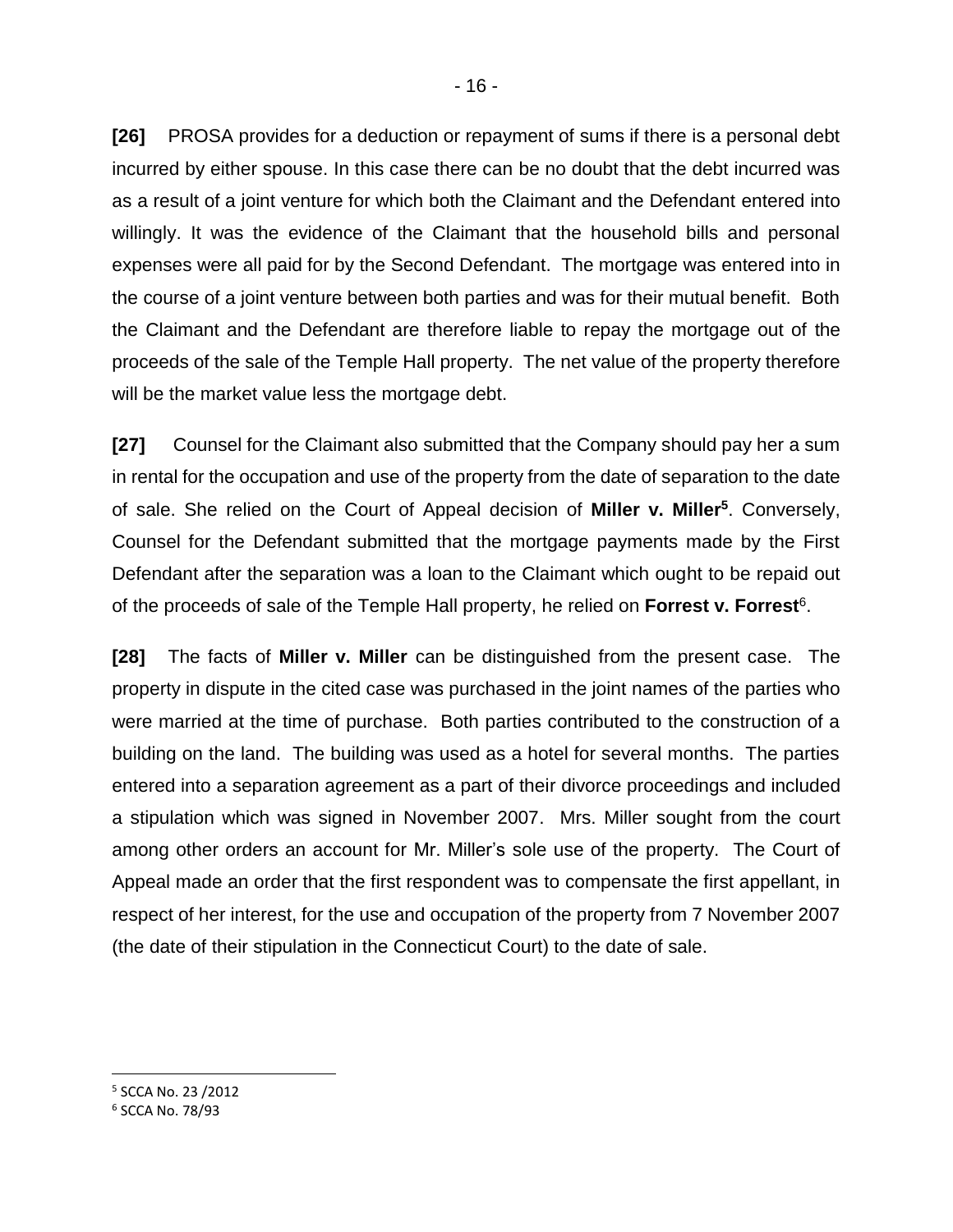**[29]** In a review of the facts of the case the Court of Appeal found as one of the factors in Mrs. Miller's favour that:

**"In the stipulation signed by the parties and their respective attorneys-at-law in November 2007, after their separation, it was stated that Mr. Miller would be entitled to use the income from the hotel to meet his expenses and that of the hotel but that he would provide Mrs. Miller with a full accounting of that income."<sup>7</sup>**

It was also the finding of the Court of Appeal that, **"Mr. Miller, at his sole cost, constructed a house on the land on which the hotel is built. It appears, however that this was done after the separation agreement was executed."<sup>8</sup>**

**[30]** It was in the context of discussing the entitlement to each party of an equal share in the property that Brooks, J as he then was made the statement at paragraph 60 of the judgment that **"the operator of the hotel must pay the owners for its use and occupation of the property."** In this case the hotel was also a party to the claim and was the Second Respondent. The order of the Court of Appeal was that it was the First Respondent who should compensate Mrs. Miller for the use and occupation of the property. From the findings of the Court of Appeal it is difficult for this court to accept that a general principle was set out that a company should compensate an owner of a property for its use and occupation.

**[31]** There was no separation agreement in this case which included any stipulation as to how the property was to be utilized. It could also not be argued that the operations of the Second Defendant were for the sole benefit of the First Defendant, as it has already been established that all the household expenses were settled through the Second Defendant. Having regard to the specific circumstances of this case, I cannot agree with Counsel for the Claimant that this is a case in which the court can make such an order.

<sup>&</sup>lt;sup>7</sup> Supra. 5 para. 49 (b)

<sup>8</sup> Ibid. 5 para. 50 (d)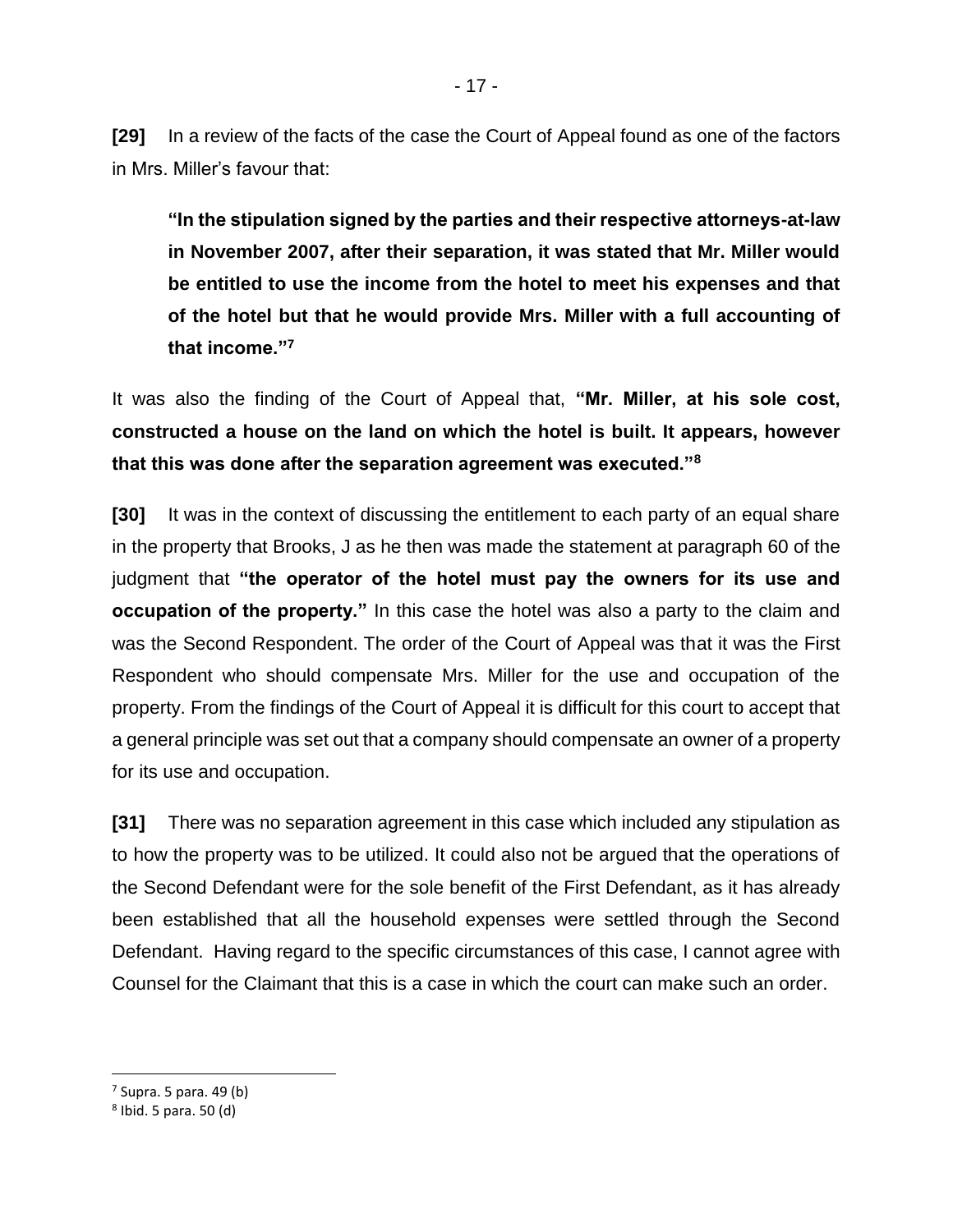**[32]** The case of **Miller v. Miller** also made reference to the **Forrest v. Forrest** case and affirmed the following:

**"The analysis above, stressed that Mr. Miller constructed a dwelling house on the property after the parties had separated. He did so at his own cost. His expenditure would inure to the benefit of the property as a whole. Fairness would normally require, that if they are declared to be equally interested in the property as a whole, that Mrs. Miller should compensate him for his expenditure by paying to him one half of the value of that structure. That approach would be consistent with that used in Forrest v. Forrest, where payments made by one joint tenant to clear the mortgage debt owed on jointly owned property was deemed to be an advance, as to one half thereof, to the other joint tenant, who is liable to repay that sum." <sup>9</sup>**

The evidence from the First Defendant is that the Second Defendant has been paying the mortgage and that this is so because the Second Defendant generates the revenue to do it. As a shareholder in the Second Defendant the Claimant is also contributing to the mortgage payments. In the circumstances I cannot therefore agree with Counsel for the Defendants that the mortgage should be repaid to the First Defendant.

# **Whether the Claimant is entitled to a share in other property owned jointly or severally between the Claimant and the First Defendant?**

**[33]** The Claimant sought orders for the court to determine her interest in the shares of the Second Defendant as well as motor vehicles owned by the First Defendant. Section 14 of PROSA outlines the approach a court must take in determining the division of any other type of property owned jointly or severally by the spouses.

# **"(I) Where under section 13 a spouse applies to the Court for a division of property the Court may-**

<sup>&</sup>lt;sup>9</sup> Supra. 5 para. 62 and 63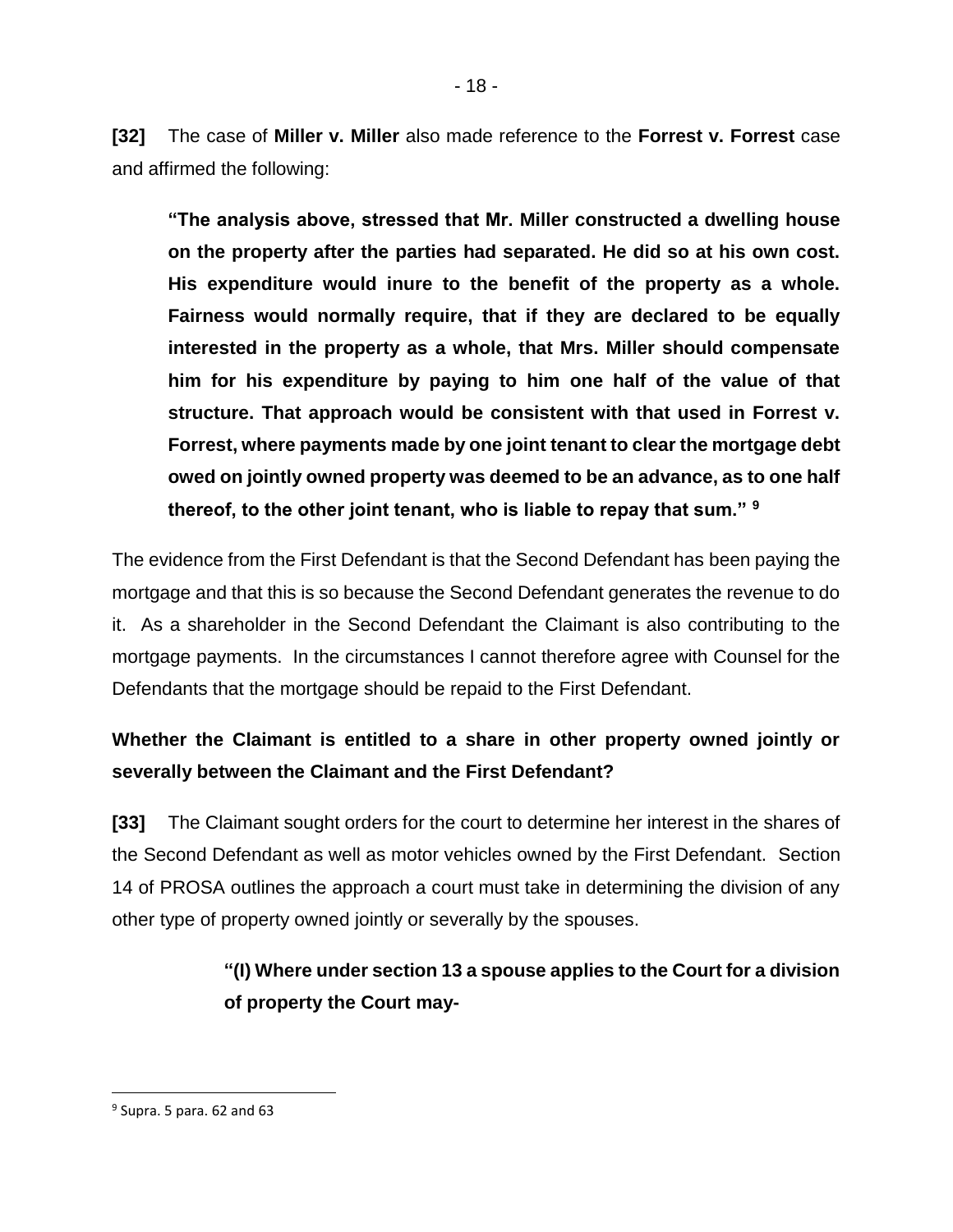**(a) make an order for the division of the family home in accordance with section 6 or 7, as the case may require; or** 

**(b) subject to section 17 (2), divide such property, other than the family home, as it thinks fit, taking into account the factors specified in subsection (2), or, where the circumstances so warrant, take action under both paragraphs (a) and (b).** 

**(2) The factors referred to in subsection (1) are-**

**(a) the contribution, financial or otherwise, directly or indirectly made by or on behalf of a spouse to the acquisition, conservation or improvement of any property, whether or not such property has, since the making of the financial contribution, ceased to be property of the spouses or either of them;** 

**(b) that there is no family home;** 

**(c) the duration of the marriage or the period of cohabitation;** 

**(d) that there is an agreement with respect to the ownership and division of property;**

**(e) such other fact or circumstance which, in the opinion of the Court, the justice of the case requires to be taken into account.** 

**(3) In subsection (2) (a) "contribution" means- (a) the acquisition or creation of property including the payment of money for that purpose; (b) the care of any relevant child or any aged or infirm relative or dependant of a spouse; (c) the giving up of a higher standard of living than would otherwise have been available; (d) the giving of assistance or support by one spouse to the other, whether or not of a material kind, including the giving of assistance or support which- (i) enables the other spouse to acquire qualifications; or (ii) aids the other spouse**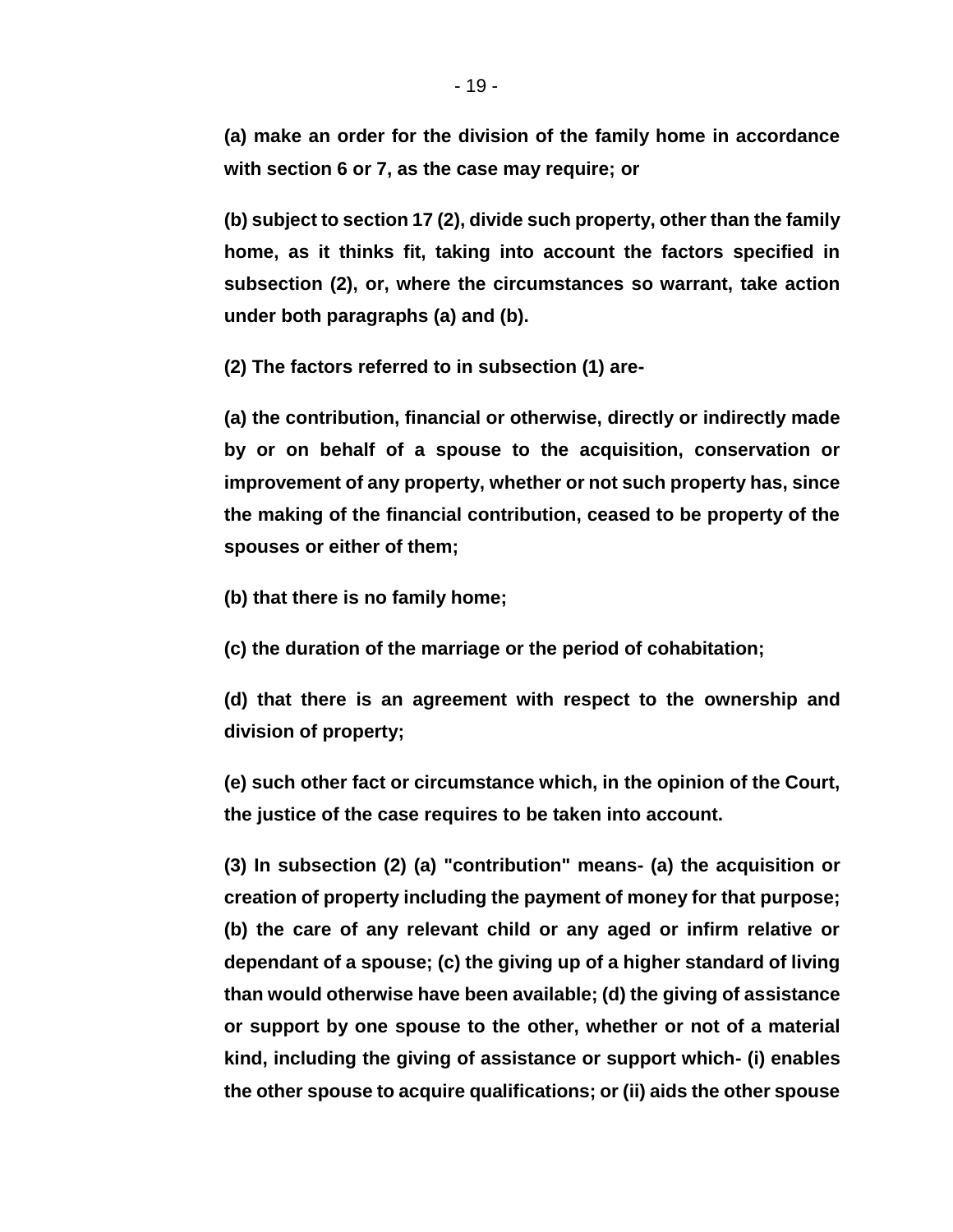**in the carrying on of that spouse's occupation or business; (e) the management of the household and the performance of household duties; (f) the payment of money to maintain or increase the value of the property or any part thereof (g) the performance of work or services in respect of the property or part thereof; (h) the provision of money, including the earning of income for the purposes of the marriage or cohabitation; (i) the effect of any proposed order upon the earning capacity of either spouse.**

**(4) For the avoidance of doubt, there shall be no presumption that a monetary contribution is of greater value than a non-monetary contribution."**

#### **The shares**

**[34]** At the commencement of her cross examination the Claimant gave evidence that she was no longer claiming an interest in the Second Defendant. Several questions were asked of her relative to her interest and shares in the company. She insisted that she was abandoning that claim. She went further to say that she was only pursuing her claim for the property at Temple Hall. Counsel made an attempt to re-examine on this area however given the nature of the Claimant's response this was not permitted. Her answer was clear and unequivocal.

**[35]** Counsel for the Defendant argued that since the Claimant abandoned her claim for the share and declared that she did not have any claim against the company that she should also relinquish her twenty percent of the shares that she currently holds. Counsel for the Claimant asked the court to find despite the Claimant's statement, that it can still make a determination as to her interest in the shares as her pronouncement was not the end of the matter. I cannot agree with either position. The fact of the Claimant's intention not to pursue a claim against the company does not preclude her from maintaining her interest in the twenty percent of the shares in the company that she presently holds. At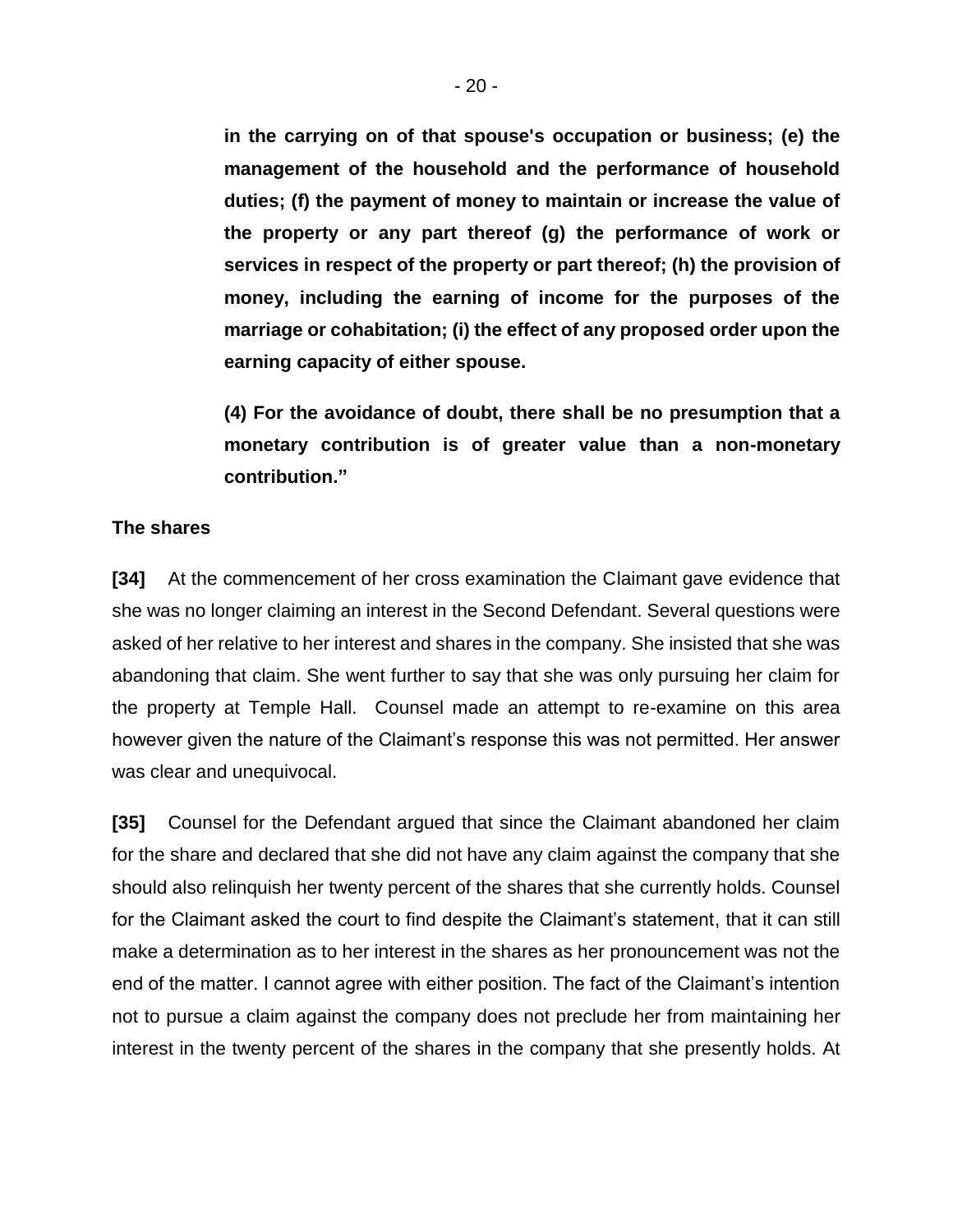the time of the claim she was seeking an order for a fifty percent share in the company. This claim she has now abandoned.

**[36]** Although the matter is indeed before the court for adjudication the fact that the Claimant has sought to abandon that claim cannot be ignored. There was no hesitation in her answers to the questions. I observed her demeanour throughout her testimony and I found her to be an intelligent woman who was capable of understanding the questions posed to her. There is no doubt as to her intention. In the circumstances therefore her claim for an interest in the company and by extension a share in the company has been withdrawn. For completeness the Claimant retains her twenty percent shareholding in the Second Defendant.

#### **Motor Vehicles**

**[37]** There are only two motor vehicles relevant to these proceedings, a Nissan Tiida motor car and a Navarro motor truck. The Claimant also sought interest in a motor vehicle that was the property of the company which was subsequently stolen. The Nissan Tiida is registered in the name of the Claimant and the Navarro is registered in the name of the Defendant. It was submitted on behalf of the Defendant that the status quo should remain. Counsel for the Claimant argued that the value of the Navarro is greater than that of the Tiida and the rules of equity should be applied so that the Claimant is entitled to a fifty per cent share of the Navarro.

**[38]** As the property belongs to either one of the spouses it falls squarely under Section 14 of PROSA. The fact of a financial contribution cannot be the only factor for consideration in determining the share to be apportioned to each spouse. In this case the parties were married for over thirty years. The Claimant for her part stated that she was involved in the operations of the home as well as the business. They carried on a joint enterprise in the form of the Second Defendant which afforded the couple the opportunity to purchase the two vehicles. There is no reason that the property ought not to be divided equally between the parties. I therefore find and accept that the Claimant and the First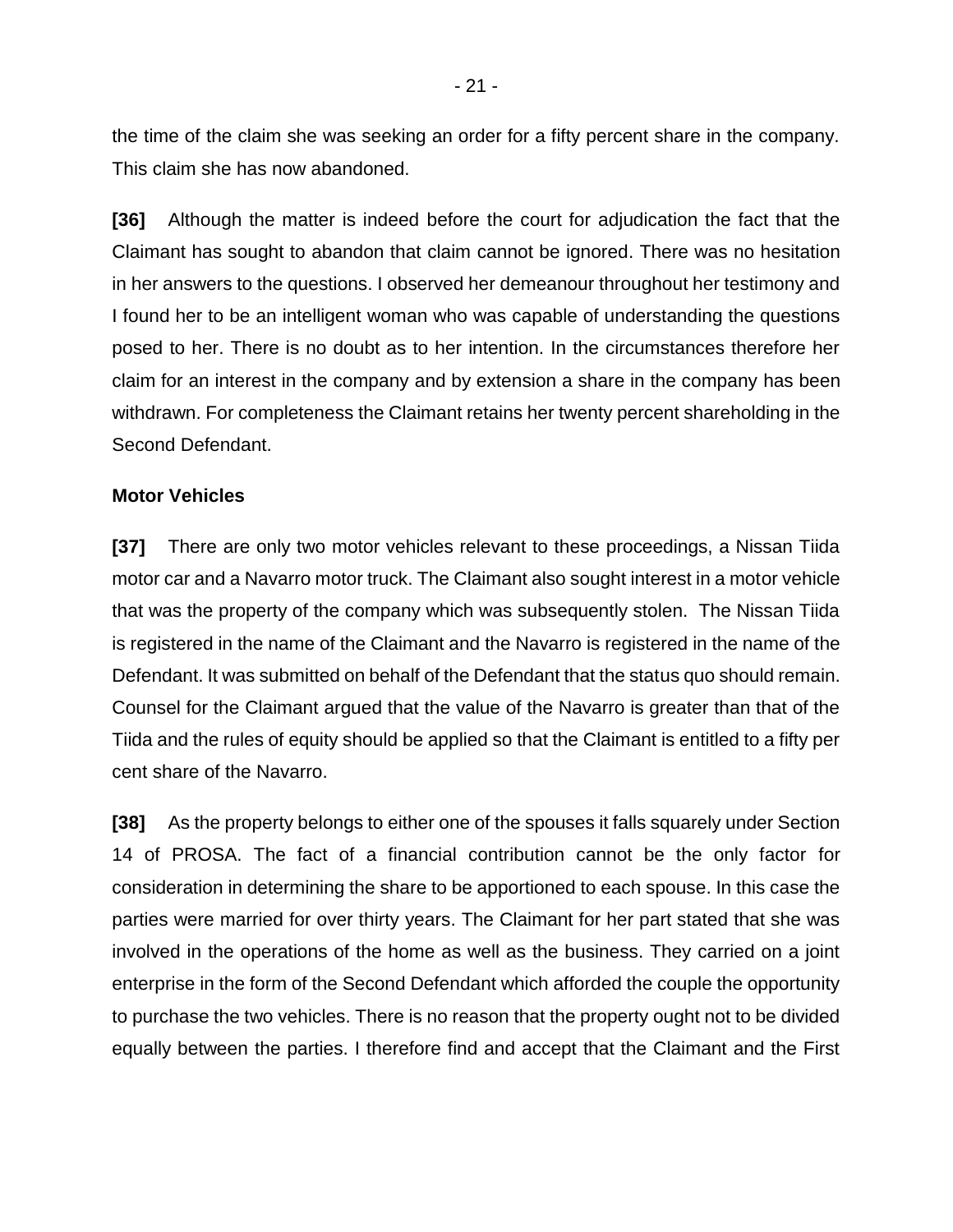Defendant are each entitled to one half share in the Nissan Tiida motor car and the Navarro motor truck.

## **Is the Claimant entitled to maintenance and if so in what amount?**

**[39]** Section 4 of The Maintenance Act provides as follows:

**"Each spouse has an obligation, so far as he or she is capable, to maintain the other spouse to the extent that such maintenance is necessary to meet the reasonable needs of the other spouse, where the other spouse cannot practicably meet the whole or any part of those needs having regard to**

**(a) the circumstances specified in section 14 (4); and**

**(b) any other circumstances which, in the opinion of the Court, the justice of the case requires to be taken into account."**

**[40]** In considering an award for maintenance I am guided by the principles set out by Brown, J in **Suzette Hugh Sam v. Quentin Hugh Sam<sup>10</sup>:**

**"It must be demonstrated by evidence, firstly that the spouse who is tasked with the responsibility of spousal maintenance has the capability to fulfil that role. Secondly, the claimed maintenance must be demonstrably necessary. Thirdly, the needs being considered must meet the bar of reasonableness. Finally, the evidence must show that it is impracticable for the spouse to wholly or partially satisfy those needs."** 

**[41]** The starting point is whether the Claimant can meet part of or all of her needs as set out in her claim. The Claimant set out her monthly expenses totaling One Million Three Hundred and Fifty Seven Thousand Three Hundred and Thirty Dollars (1,357,330.00) and sought an interim order for maintenance in the sum of Four Hundred Thousand Dollars (\$400,000.00) pending the sale of the family home. An interim order was made by J.

<sup>10</sup> [2015] JMMD FD1 para. 52.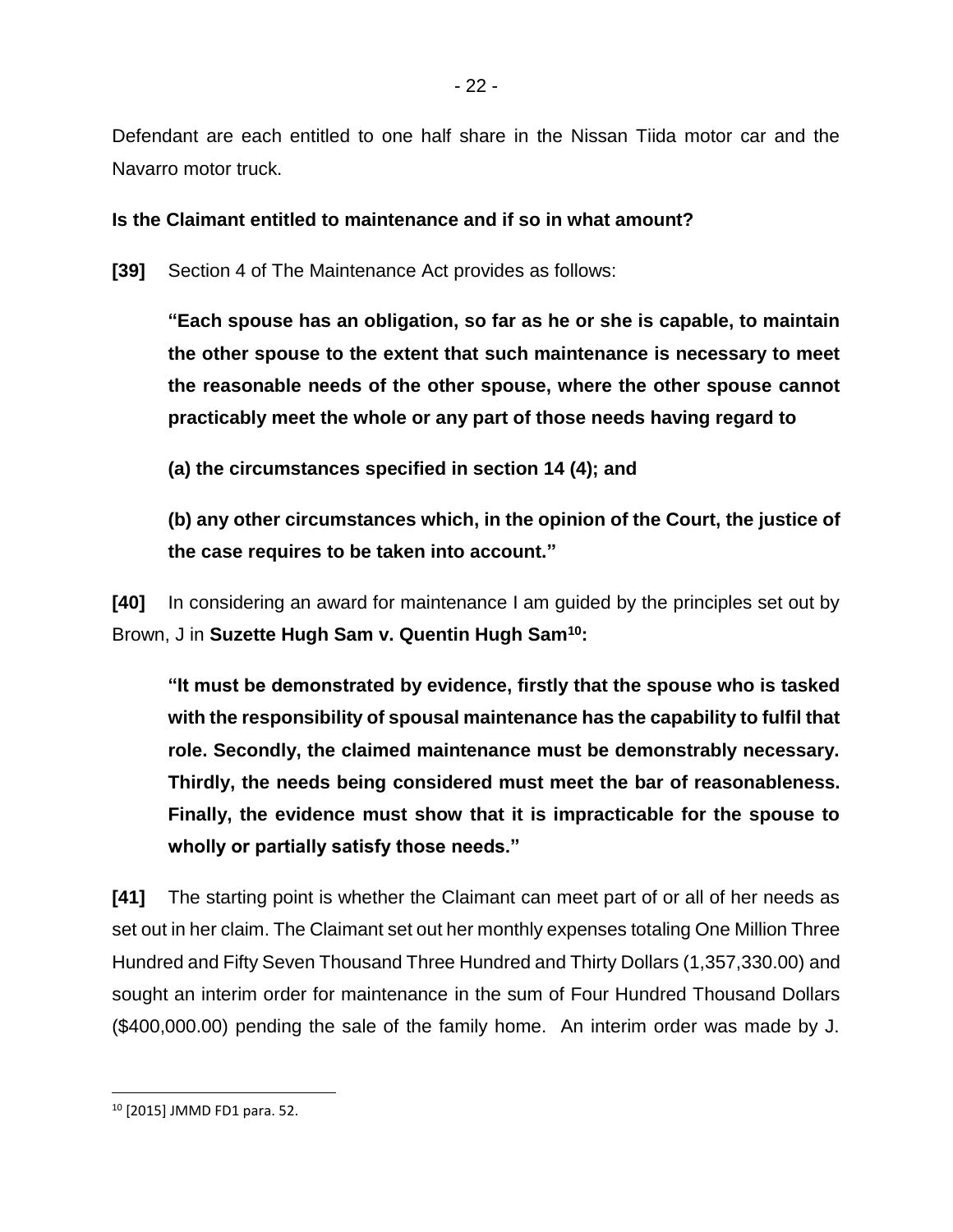Pusey, J for the First Defendant to pay to the Claimant Ninety Five Thousand Dollars (\$95,000.00) monthly. The Claimant's attorney has asked the court to make an order that the outstanding sums be paid to the Claimant prior to the sale of the Temple Hall property. The Defendant's attorney has submitted that the sum of Ninety Five Thousand Dollars is reasonable given the overly inflated monthly expenses provided by the Claimant.

**[42]** In cross examination the Claimant stated that all the expenses of the household were paid for by the Second Defendant. She was employed to the Second Defendant up until the separation. Since then she has been unable to meet her needs as set out. I take into account the fact that the Claimant will have to start her life over at a time when she may not be able to secure a job due to her age and the number of years she has been outside of formal employment. I find and accept that the First Defendant whether on his own or with the assistance of the Second Defendant took care of the Claimant and all her attendant expenses during the marriage and as such it is impractical for her to meet her immediate needs at this time.

**[43]** Is the amount requested reasonable? In her cross examination the Claimant admitted that at the time of filing her claim five persons lived at the Temple Hall property. She also accepted that some of the expenses listed were not actually paid by her but by the company. These included the sums listed for the following:

- a) Orthodontist \$28,000.00
- b) Mortgage \$239,201.00
- $c)$  Vehicle Insurance  $$11,629.00$
- d) Car loan \$50,000.00
- e) Aero Card debt \$400,000.00
- $f)$  Loan repayment \$50,000.00

g) Food for dogs /their grooming - \$15,000.00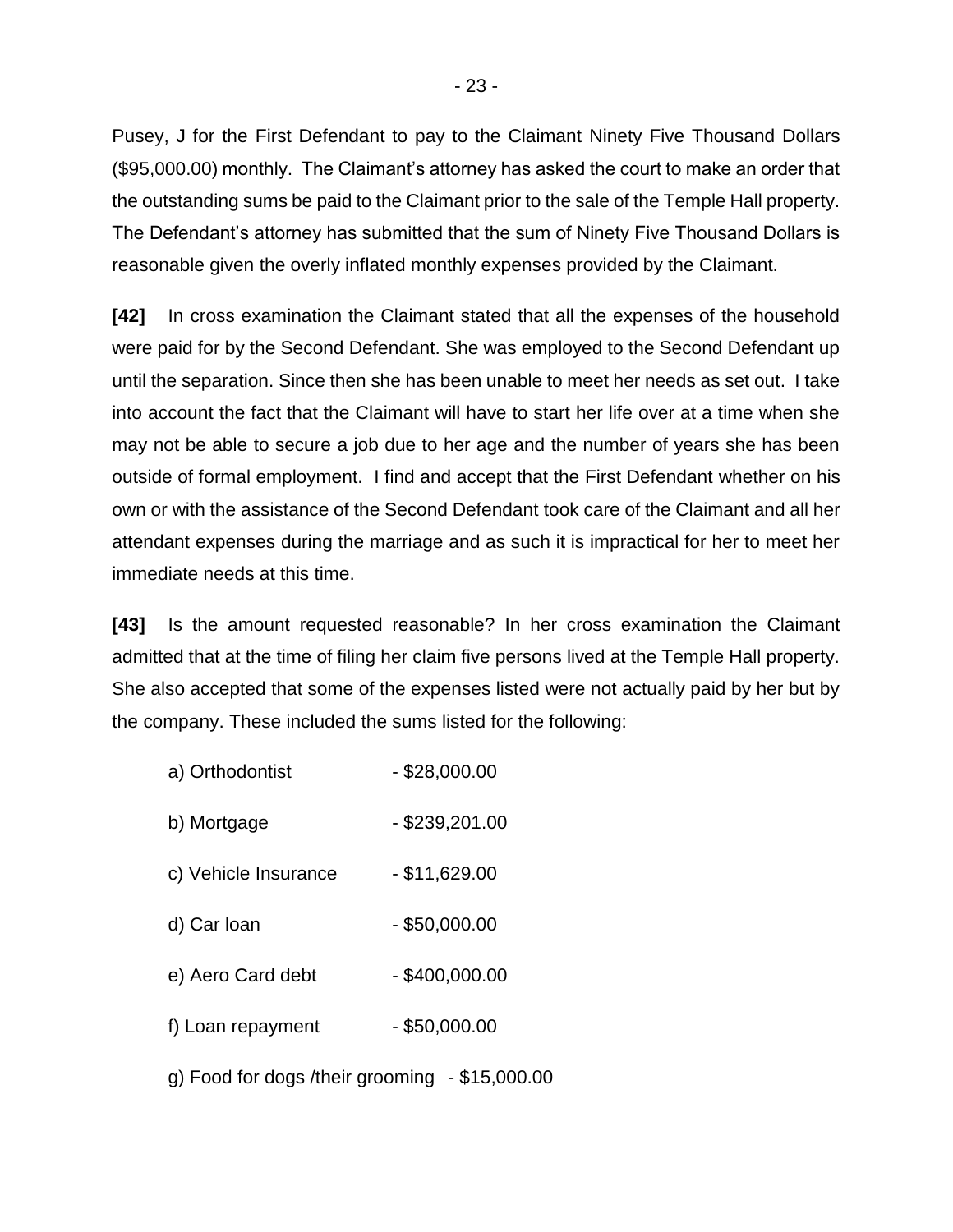h) Servicing of vehicles  $- $120,000.00$ 

i) Life insurance to support loans and mortgages  $-$  \$8,000.00

**[44]** The evidence of the Claimant is that the electricity and water bill included that which was consumed on behalf of the pro shop and the range. She also admitted that these expenses were being paid by the company up until October of 2018. She accepted that she did not pay the mortgage for the family home even though she listed it as a monthly expense. She agreed that she did not pay a car loan, and that she has no responsibility for the loan of fifty thousand which was mentioned in her affidavit. The dogs have died and so that is no longer an expense. The household helper has been dismissed and she no longer has that expense. It is clear from the cross examination that most of the expenses listed by the Claimant are not expenses that she personally had responsibility for and quite a few of them are no longer relevant. However the court must also consider the standard to which the Claimant had become accustomed to while she was married and an order for maintenance must take into account her future needs.

**[45]** I am also bound to consider the First Defendant's capacity to pay. The evidence of the First Defendant is that he earns the sum of One Hundred and Thirty Thousand Dollars (\$130,000.00) per month. He exhibited his salary slips for the year 2019 which showed a net salary of Sixty Thousand Three Hundred and Fifty Four Dollars. It was his evidence that he bought his own groceries and that his present wife also bought her own items. They shared a vehicle to work so his transportation expenses were minimal.

**[46]** He gave the impression that he was a frugal man with limited financial resources. I did not accept his evidence in that regard and I found him to be evasive and untruthful. He admitted to owning a large collection of jewelry and firearms. Subsequent to the interim order of the court he went on a business trip to Las Vegas with his present wife. There is also a Mercedes Benz which he benefits from which is owned by the company.

**[47]** I find and accept that the lifestyle of the First Defendant could not be sustained on the salary he has placed before the court. In the circumstances I find that he is more than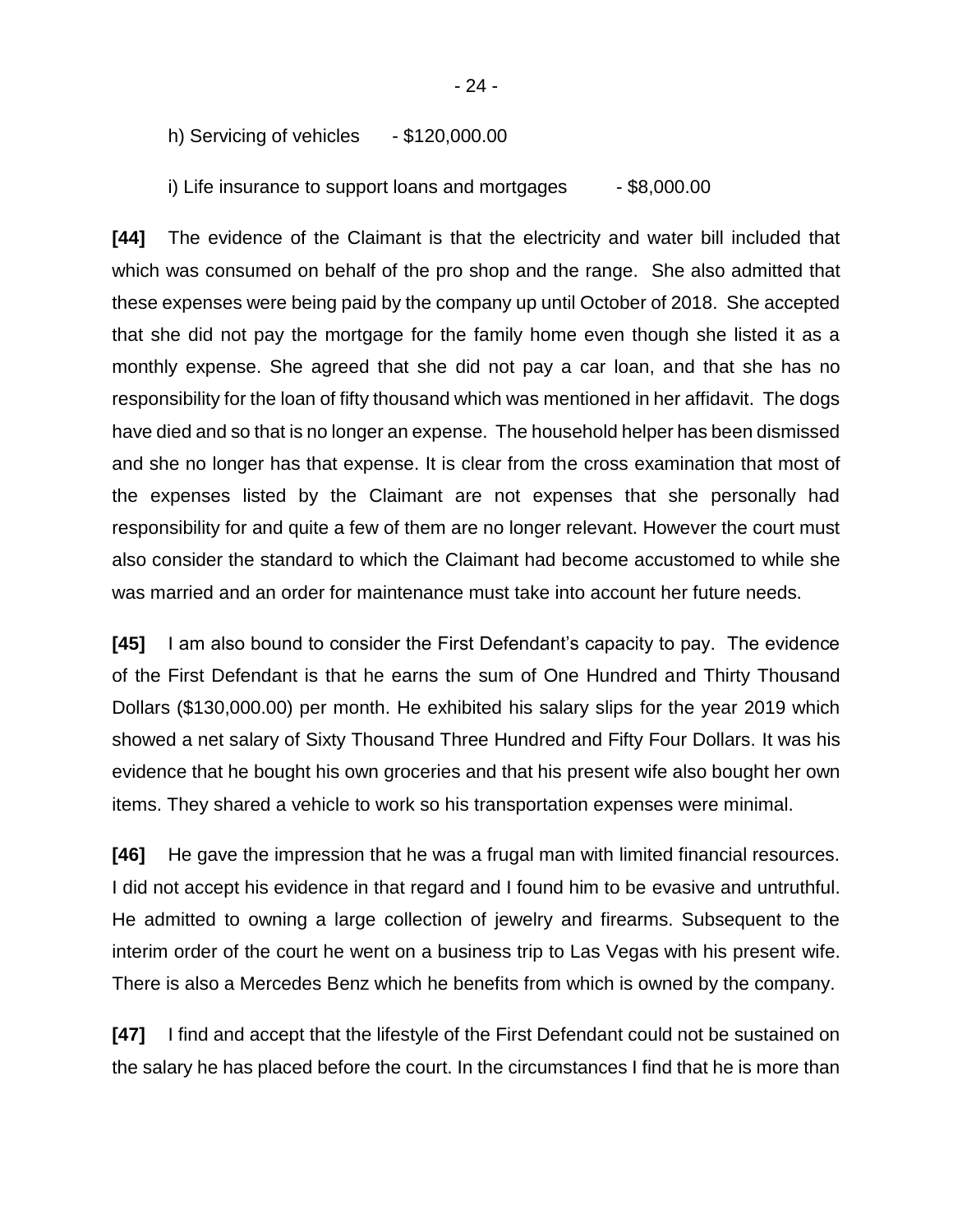capable of paying a reasonable sum in maintenance to the Claimant until the property is sold.

**[48]** I find that the interim order made by J. Pusey, J is not an unreasonable sum given the reduced expenses based on the Claimant's own admissions. I am also mindful of the fact that a sum for maintenance ought not to be indefinite and should give the parties an opportunity for a clean break. Additionally, once the family home has been sold the Claimant will be in a better financial position and will therefore be able to settle some of her immediate expenses on her own. In consideration of all these factors, I find that the Frist Defendant is able to afford to pay the sum of One Hundred Thousand Dollars (\$100,000.00) per month for the maintenance of the Claimant.

**[49]** Before leaving this issue I wish to touch on the submission of counsel for the Claimant that the Second Defendant is to pay the sums of maintenance to the Claimant through the sale of property owned by the company. Ms. Shaw in making reference to the order of J. Pusey, J argued that the Defendants never challenged the court's order. It was her submission that the First Defendant acknowledged the outstanding amount and indicated that he was making efforts to have the order complied with. Ms. Shaw asked the court to find that the debt has remained outstanding and continues to have a negative impact on the credit rating of the Claimant.

**[50]** A Notice of Application was filed on December 2, 2020 for the sale of property belonging to the Second Defendant located at Derrymore Road in satisfaction of the outstanding debts. It was argued that the court had the jurisdiction to make such an order based on Section 28A of the Judicature (Supreme Court) Act. It was also submitted that the court should defer the sale of the family home until at least six months after the outstanding debts have been satisfied by the First Defendant in order to give the Claimant an opportunity to restore her credit rating.

**[51]** I accept that there are outstanding maintenance sums due to the Claimant however the status of a company is sacrosanct. The corporate veil can only be lifted in circumstances where it can be shown that a party is attempting to use the company to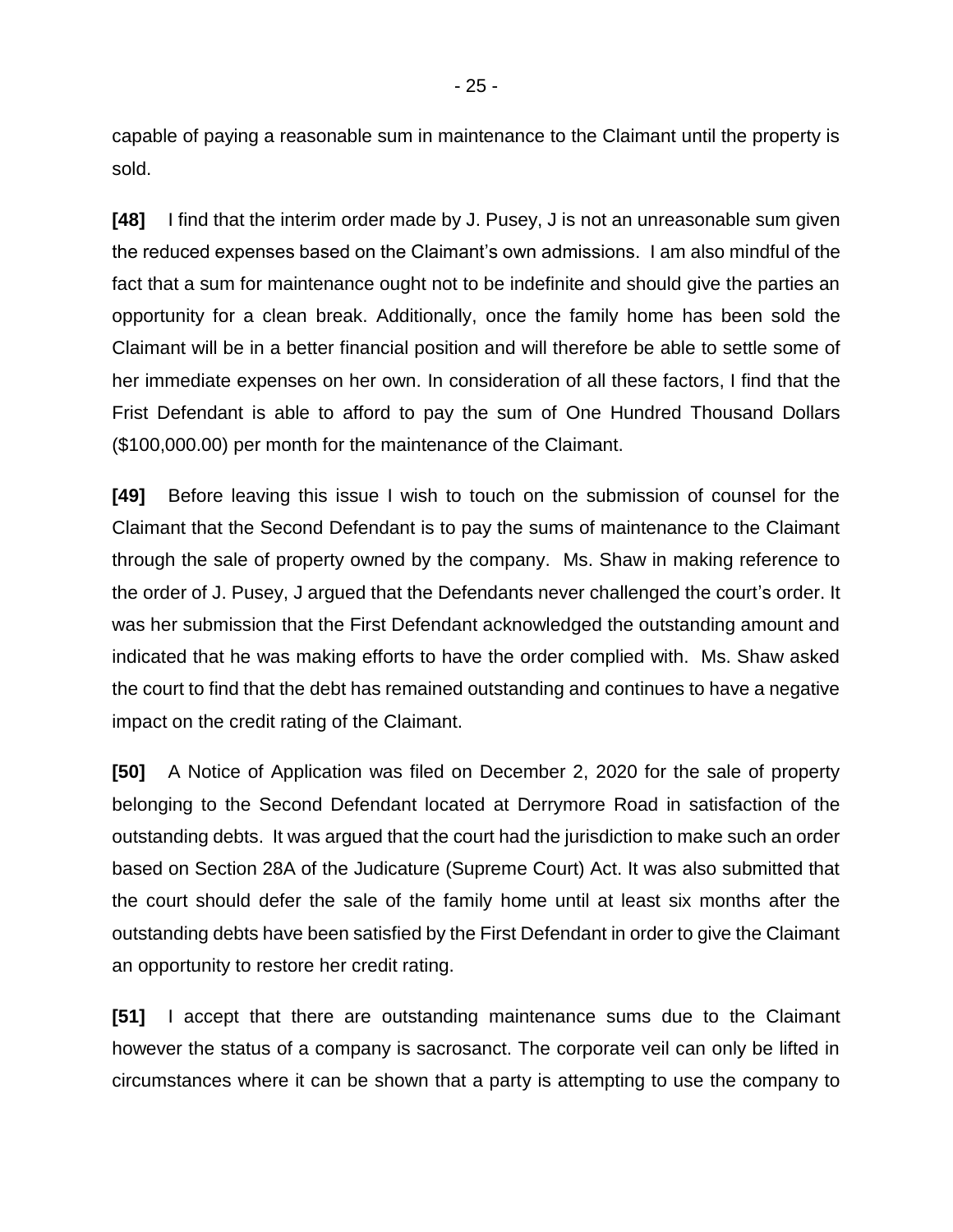hide from their responsibilities. In this case I cannot so find. The maintenance act is restricted to spouses and cannot be extended to a company. The maintenance arrears owed by the First Defendant are an obligation for him and not the company. I cannot therefore make such an order. The sums which are presently outstanding in breach of the court's order are to be deducted from the First Defendant's share of the proceeds of sale if they are not settled sooner. The sums outstanding for the credit card inclusive of any interest imposed are also to be deducted from the share of the proceeds of sale of the Temple Hall property if not settled sooner.

## **Disposition**

**[52]** Having regard to the analysis of the evidence, the submissions of Counsel and the cases cited, I find and accept that the Temple Hall property is the family home. The Claimant and First Defendant are each entitled to a fifty per cent share in the Temple Hall property as well as the motor vehicles owned by them. The net value of the family home is to be determined after the deduction of the mortgage payments due to the named financial institution.

**[53]** The Temple Hall property is to be partitioned and sold and the Claimant is to have the first option to purchase. The motor vehicles are to be sold on the open market and the proceeds of sale are to be shared equally between the parties.

**[54]** The First Defendant is to pay the sum of One Hundred Thousand (\$100,000.00) monthly for maintenance to the Claimant on the first day of each month until the Temple Hall property is sold.

## **Order:**

1. The premises situated at Spring Valley Farm, Temple Hall Main Road, in the parish of St. Andrew registered at Volume 1207 Folio 188 of the Register Book of Titles is the family home.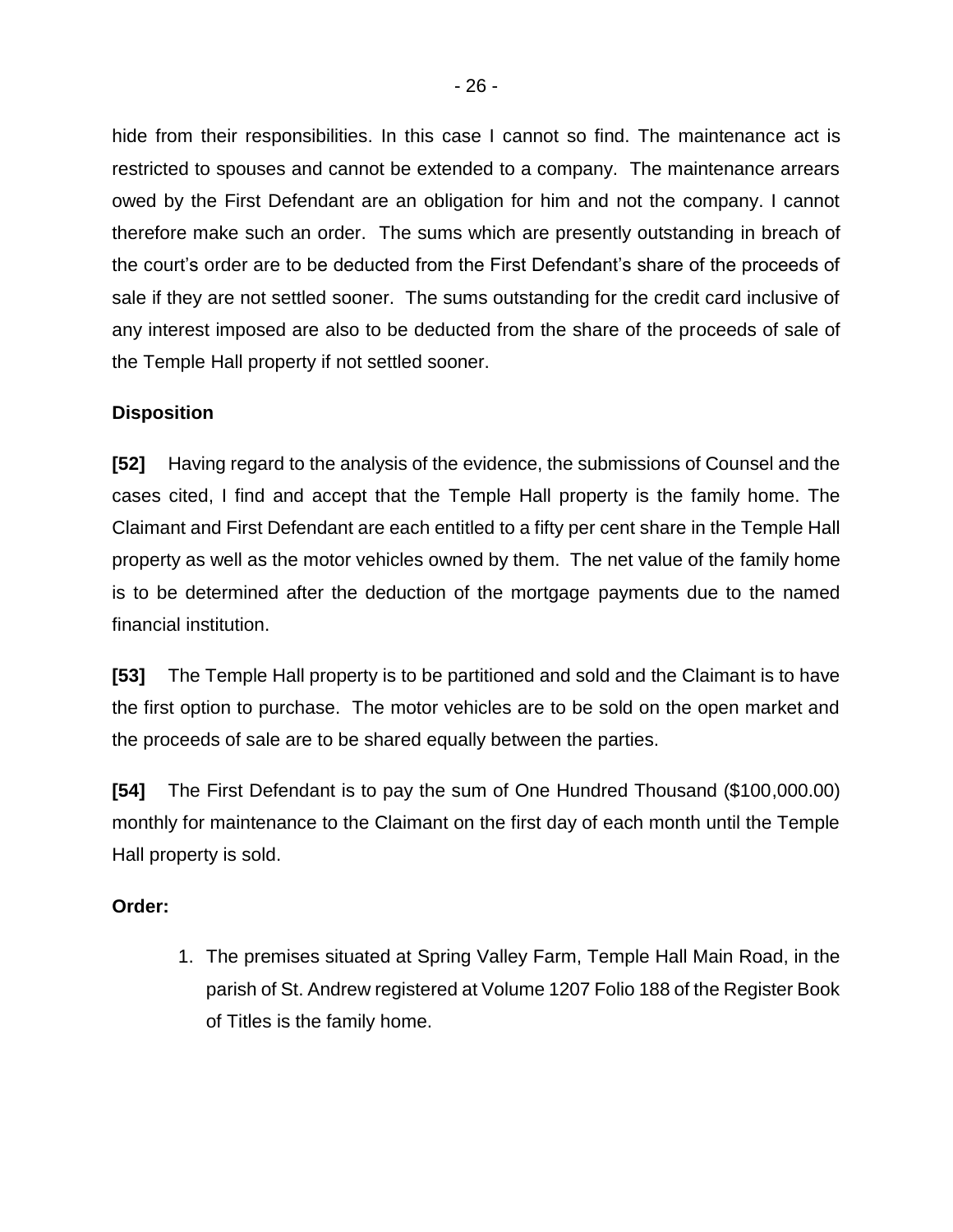- 3. The Claimant and the First Defendant shall secure a valuation of the family home within 30 days of the date hereof. In the event that they shall fail to agree on a valuator, the Registrar of the Supreme Court shall be empowered to appoint a valuator. The cost of the valuation shall be paid by the parties in equal shares, but the payment shall be advanced by the First Defendant.
- 4. The family home shall be sold and the net proceeds of sale divided equally between the Claimant and the First Defendant. The Claimant shall have the first option to purchase the First Defendant's interest within 120 days of the date hereof. The purchase price shall be one half of the net value of the family home after the discharge of mortgages endorsed on the title registered at Volume 1207 Folio 188 of the Register Book of Titles.
- 5. Should the Claimant fail to enter into a binding agreement to purchase the First Defendant's interest in the property within the time stipulated at order number 4, the First Defendant shall be entitled within 60 days thereafter to enter into an agreement to purchase the Claimant's interest in the family home. Should he fail to enter into a binding agreement within that time the property shall be sold on the open market by public auction or by private treaty.
- 6. The Claimant and the First Defendant are equally entitled to a one half interest in the value of the Navarro and Nissan Tiida motor vehicles registered in their names.

Book of Titles.